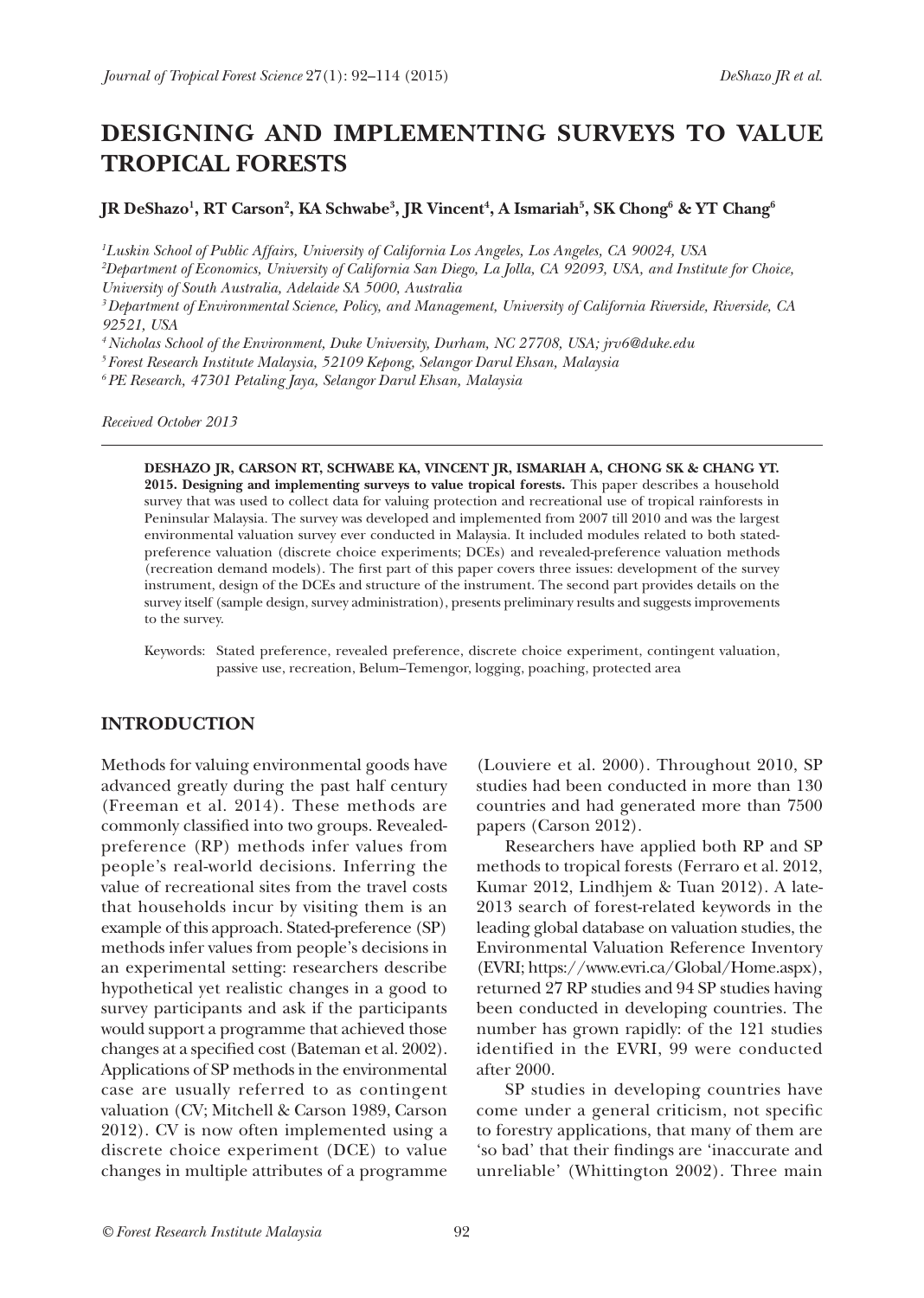problems have been cited: the scenarios that describe the hypothetical environmental change 'are often very poorly crafted'; few of the studies 'are designed to test whether some of the key assumptions that the researcher made were the right ones, and whether the results are robust with respect to simple variations in research design and survey method' and the 'surveys themselves are often poorly administered and executed' (Whittington 2002). RP studies in developing countries commonly rely on surveys too, so the latter issue probably applies to them as well.

In response to such criticism, a 2007–2012 research project in Malaysia included a component aimed at developing improved tools for valuing tropical rainforests and the biodiversity in them. This project, the Conservation of Biodiversity (CBioD) Project (http://site.cbiod.org), was funded by the Global Environment Facility (GEF) through the United Nations Development Programme (UNDP), with additional support from the Government of Malaysia. It included multiple valuation studies on forest-related goods and services. The valuation studies were conducted by a team of economists from the Forest Research Institute Malaysia (FRIM) and several US universities (the CBioD team).

Three of the CBioD valuation studies drew data from a common household survey. The topics of these studies were: (1) the value of protecting Belum–Temengor, a biodiversityrich forest area in Perak, northern Peninsular Malaysia, against logging and poaching; (2) the value of recreational use of existing forest parks in Peninsular Malaysia and (3) the value of amenities and services at a hypothetical new forest park. The goal of the studies was to estimate household willingness to pay (WTP) for the indicated values and to investigate how WTP changed with economic development. The first and third studies were SP studies that used DCEs, while the second was an RP study that used a recreation demand model.

The survey targeted households in Malaysia's legislative capital, Kuala Lumpur, and the neighbouring state of Selangor (collectively, the Selangor region). It was the largest valuation survey ever conducted in Malaysia. A prime reason for its size was the CBioD team's desire

to obtain valid WTP estimates for not only the entire Selangor region but also the three strata within it: rural Selangor, urban Selangor and Kuala Lumpur (entirely urban). These strata-specific estimates would allow investigation of the effects of urbanisation, one of the major societal changes that occur with development. No prior forest valuation survey in a developing country had randomly sampled both rural and urban populations.

This article describes the design and implementation of the CBioD household survey. It is modelled after Mitchell (2002), which provided a similarly detailed account of methods employed in a well-known CV study on the 1989 Exxon Valdez oil spill in the United States. Mitchell justified the focus of his article on methodological aspects of a single study by arguing, "What may be lost because this case study differs in its circumstances from valuation situations that readers may face, should be more than balanced by the understanding the reader will gain about the process of designing a CV survey …." An explication of the CBioD survey may serve a similarly useful purpose given the high level of interest in tropical forest valuation and DCEs, which is still relatively rare in tropical countries (Bennett & Birol 2010). Whittington (2002) partly attributes the lack of appreciation of challenges associated with valuation surveys in developing countries to a lack of methodological details included in published articles.

The first part of the article covers three issues: development of the survey instrument, design of the DCEs and structure of the instrument. The second part provides details on the survey itself (sample design and survey administration). Although the article emphasises methodological issues, it presents preliminary results before closing with some summary observations. The survey instrument and related materials are available in an online document (DeShazo et al. 2013), which is referenced at various points in the article.

### **DEVELOPING THE SURVEY INSTRUMENT**

The structure of a survey instrument for a valuation study is shaped by the objectives of the study. The instrument for the CBioD study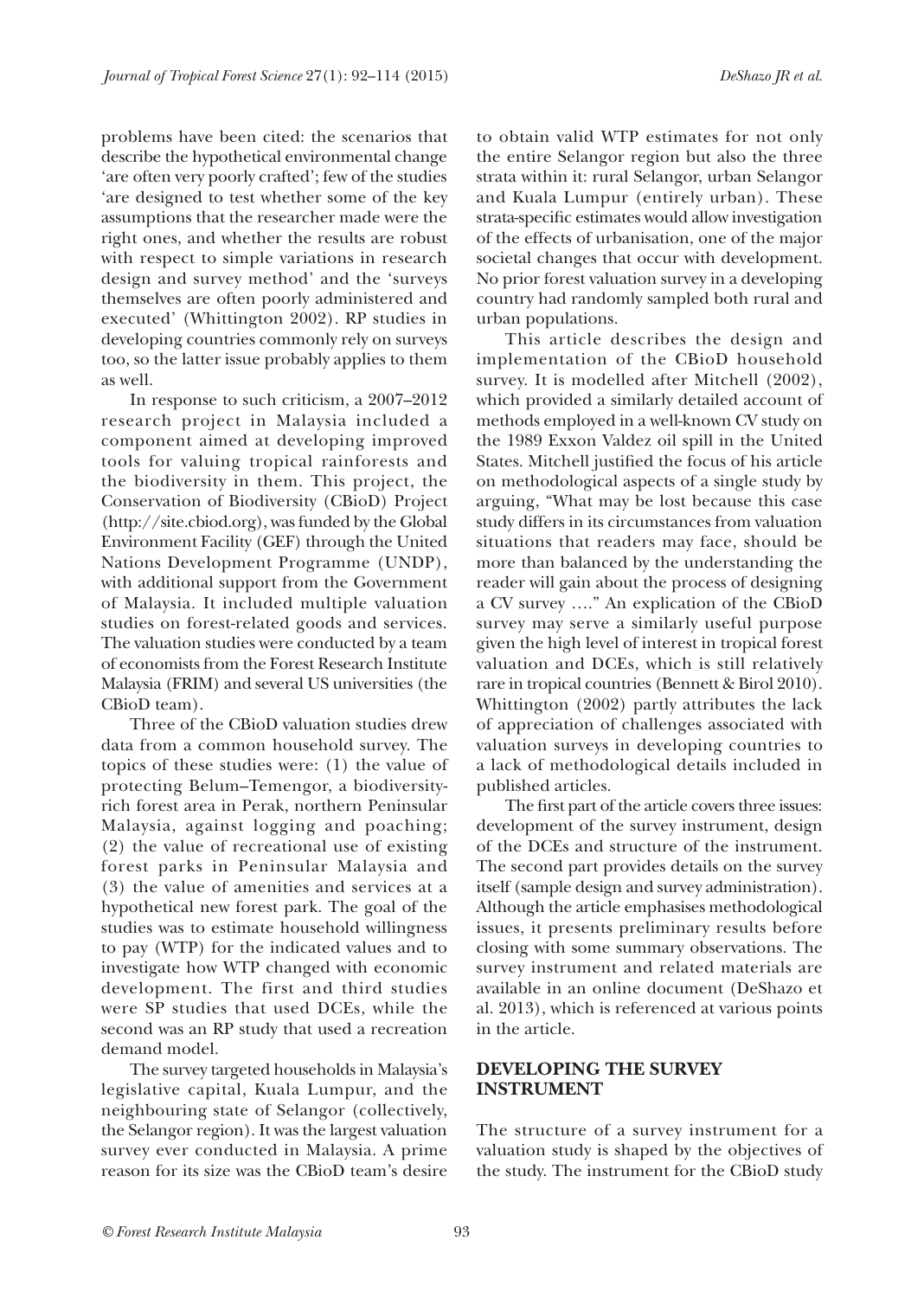needed to include four modules: one for each of the valuation studies (modules 1–3) and one for information on respondents' socio-economic characteristics (module 4), which was needed to investigate the effects of development on the WTP estimates from the valuation studies. The content of these modules was determined through a three-year process that involved the steps described below.

#### **Selecting the survey research firm**

An initial decision that affects all subsequent steps of a survey-based valuation study is whether the researchers will implement the survey entirely on their own or hire a survey research firm to assist. Hiring a survey firm creates a risk of coordination problems, but it reduces the administrative burden on the researchers, especially for large, in-person surveys. Moreover, a survey firm's knowledge of local conditions can improve survey quality. For these reasons, the CBioD team opted to hire a local survey firm.

The CBioD team selected the firm through a competitive process. The process began on 29 February 2008 with FRIM sending an invitation letter and terms of reference to 55 survey research firms registered with the Malaysian Ministry of Finance and it ended three months later with the selection of PE Research (DeShazo et al. 2013). Three criteria guided the selection process: knowledge and experience with survey administration and sampling, including valuation surveys; knowledge and training in economics, including environmental economics; and cost. Over the next two-plus years, the CBioD team relied on PE Research to organise and conduct focus groups and cognitive interviews, translate and pretest the survey instrument, liaise with the Malaysian Department of Statistics, select and train interviewers and administer the survey to the sampled households.

# **Reviewing prior studies and consulting experts**

Given the large number of survey-based forest valuation studies that have been conducted in both developing and developed countries, economists valuing tropical forests can to a certain extent model their instruments on ones

used in previous studies. They can also obtain guidance by consulting the experts responsible for those studies. Information from these sources can expedite instrument development, but preparation of a valid instrument requires use of focus groups, cognitive interviews, and pretests to identify and address potential sources of bias and ambiguity in the instrument (Mitchell 2002).

Design of the CBioD instrument was shaped by all these sources of information. The team loosely based the narrative structures in modules 1 (the value of protecting Belum–Temengor) and 3 (the value of amenities and services at a new forest park) on an instrument from a study conducted in Central America (DeShazo 2001a, b, c). An instrument used in a cross-country study on protection of endangered species in China, the Philippines, Thailand and Vietnam provided useful suggestions for attitudinal questions in modules 1 and 4 and the payment vehicle in module 1 (Glover 2008). The team also reviewed instruments used in other forest valuation studies in Malaysia (Kumari 1995, Willis et al. 1998, Othman et al. 2004, Leong et al. 2005, Pek et al. 2010). It modelled many of the socio-economic questions in module 4 on ones used in the national census and household surveys conducted by the Malaysian Department of Statistics.

The CBioD team also consulted a variety of experts while drafting the instrument. It relied on the leader of the US team for the forest ecology component of the CBioD Project (Matthew Potts, University of California, Berkeley) to formulate scenarios in module 1 that related species extinctions to logging and poaching. It received input on various methodological aspects of the survey during a four-day review of the CBioD project by an international panel in December 2008. One member of this panel was an economist with extensive experience applying DCEs to forest valuation issues (Jeff Bennett, Australian National University; see Rolfe et al. 2000, Bennett & Birol 2010).

### **Focus groups, cognitive interviews and translation**

The CBioD team developed and progressively refined a series of draft survey instruments over the course of five focus groups (October 2008–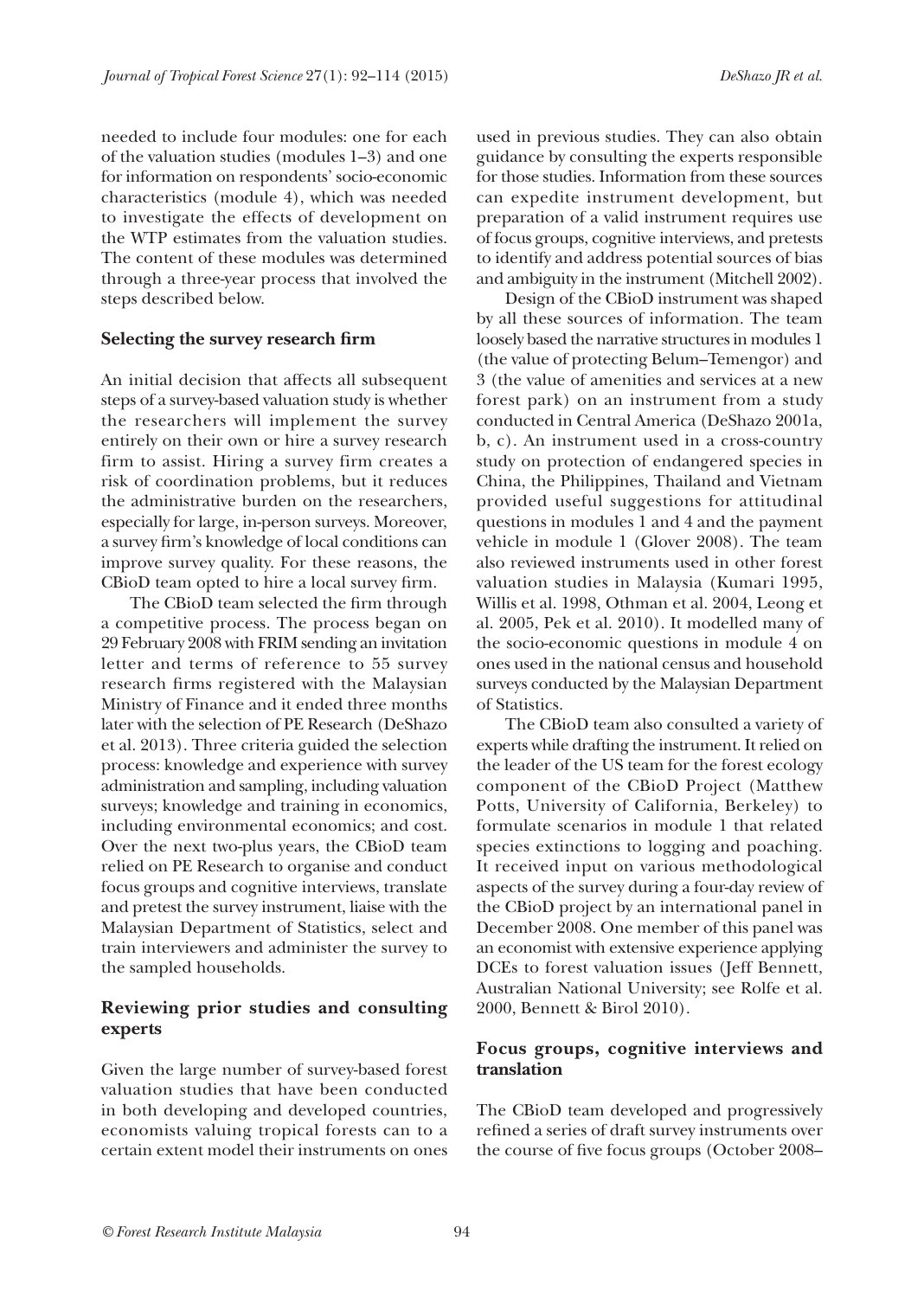March 2009) and 26 cognitive interviews (April– October 2009). Focus groups are moderated discussions with small groups of people that probe the participants' views on the good being valued and their reactions to different ways of presenting information on it and asking questions about it (Morgan 1997, Krueger & Casey 2000). Each focus group for the CBioD survey included four to nine adults from a wide spectrum of the public. These individuals varied in terms of age, education, work status, residential environment (rural, urban, suburban) and ethnicity (Malaysia has three major ethnic groups: Bumiputera, Chinese and Indians).

The focus groups were instrumental in helping the team identify and understand the participants' concerns about forest protection in Malaysia, terms used in the survey instrument that needed clarification and the usefulness of different types of graphics that supported the survey text. They were especially useful for module 1, which presented the greatest design challenge due to the quantity of information that needed to be conveyed. Respondents needed to understand Belum–Temengor's location and size, the biodiversity in it and the ecosystem services it provided, the effects of logging and poaching on its biodiversity and ecosystem services, how policies to protect it against logging and poaching would work and how a payment vehicle could be linked to these policies so that respondents' WTP could plausibly influence protection against these threats.

The cognitive interviews led to further improvements in the survey instrument by providing targeted, in-depth feedback on specific parts of it. Cognitive interviews involve individual members of the public working through a survey instrument one-on-one with members of a research team, explaining their thought processes, and identifying, discussing and clarifying issues as they arise (Conrad et al. 1999). One of the main purposes of the cognitive interviews for the CBioD survey was to ensure that respondents taking the survey in different languages had the same understanding of words and phrases used in the instrument. Prior to conducting the initial cognitive interviews, PE Research staff members translated the English language version of the draft instrument into Bahasa Malaysia, Mandarin and Tamil, with

reverse translation back into English by different staff members. This process of reverse translation identified many issues of word choice and phrasing and led to simpler, more direct versions of the survey instrument in all four languages.

#### **Pretesting the instrument**

PE Research conducted three rounds of pretests of the draft instrument (November 2009–January 2010). With the assistance of the Department of Statistics, it randomly selected 80 pretest respondents. It solicited feedback from the respondents after the interviews and the CBioD team revised the survey instrument in response to this feedback.

### **DCE DESIGNS**

DCEs are well-suited for valuing alternative forestry policies (Holmes & Boyle 2003) but had been applied only once before to forest policy in Malaysia (Othman et al. 2004). The inclusion of DCEs in modules 1 (protecting Belum–Temengor) and 3 (amenities and services at a new forest park) made those modules more challenging to design than module 2 (recreational use of existing forest parks). DCEs always need to strike a balance between the amount of information gleaned from respondents and the cognitive burden on them, which can be challenging when valuing complicated ecosystems such as forests (Riera et al. 2012). We review the design of the DCEs in modules 1 and 3 below, highlighting how the CBioD team's decisions aimed to strike this balance.

### **Module 1: valuing protection of Belum– Temengor against logging and poaching**

#### *Overall configuration of the DCEs*

Module 1 included four choice sets, each with three alternatives. This is one of the more typical DCE configurations (Louviere et al. 2000, Bateman et al. 2002). The alternatives were forest protection policies for Belum–Temengor, with one of the alternatives being the status quo (no protection). The alternatives were characterised by four attributes, and each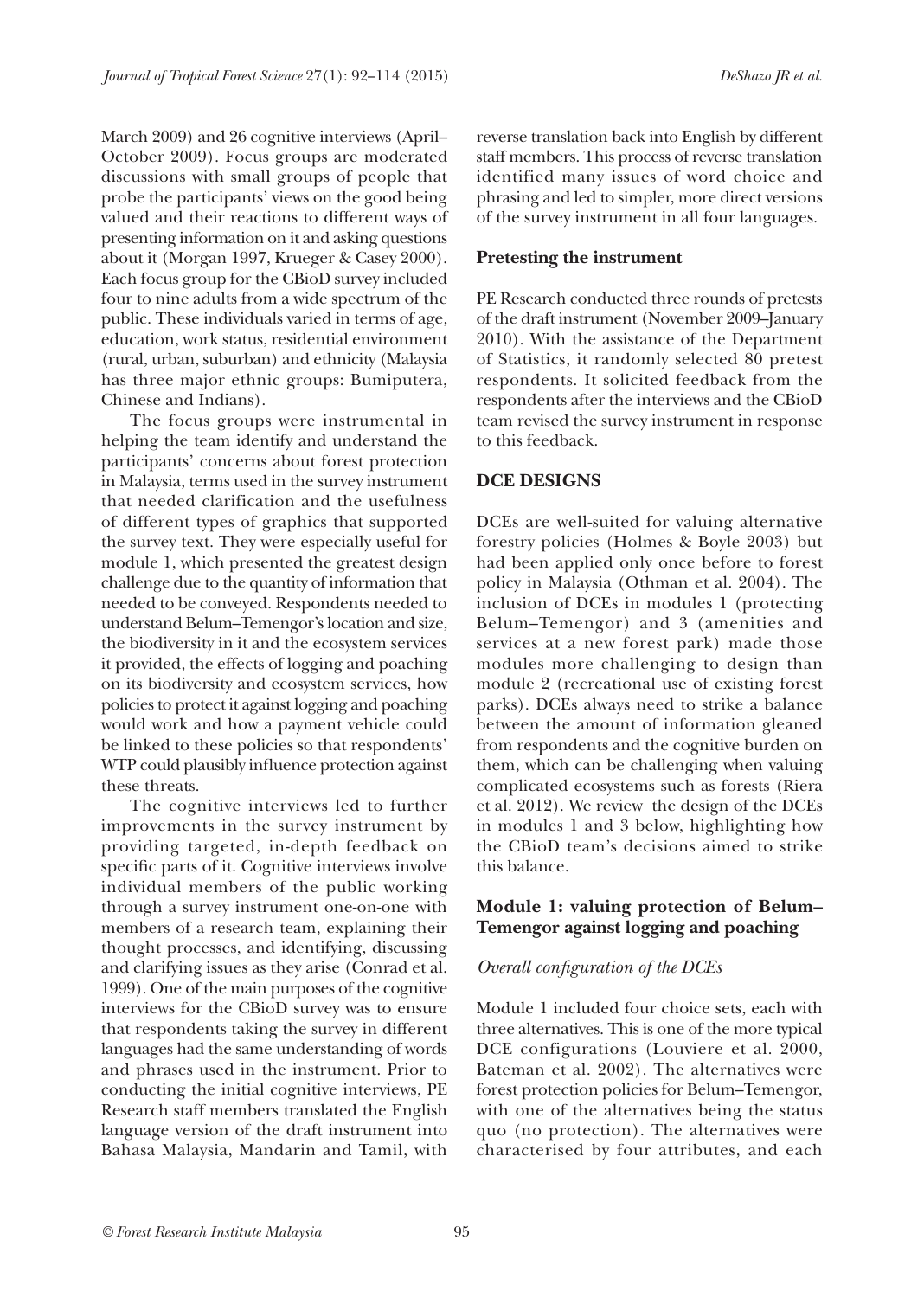attribute had three levels: area logged (none, 150,000 ha, **300,000 ha**); area subject to poaching (none, 150,000 ha, **300,000 ha**); jobs created in Perak (2500, 5000, **7500**) and monthly cost to the household (RM**0**, 2, 6, 10). The status quo attribute levels are shown in bold. With each respondent receiving a block of four choice sets and each choice set containing three policy alternatives, each respondent saw a total of 12 alternatives. Figure 1 shows an example of one of the choice sets.

#### *Measuring protection in area terms*

The biodiversity in tropical forests and the ecosystem services provided by forests are bundled together with the supporting land. Some SP valuation studies have measured WTP for one element of this bundled good by valuing preservation of an individual species (Navrud & Mungatana 1994, Glover 2008), which is appropriate for valuing species-specific protection policies. Other studies have measured WTP to

protect a tropical forest of fixed size (Chase et al. 1998, Naidoo & Adamowicz 2005, Adams et al. 2008), which is useful if the policy question concerns the creation of a protected area of that particular size. In many cases, however, a WTP measure that is more comprehensive than the first kind and more flexible than the second kind is desirable to allow valuation of the benefits of protecting different-sized areas (Rolfe et al. 2000). The CBioD team designed the DCEs in module 1 to estimate the public's WTP to protect varying areas of Belum–Temengor against two threats to biodiversity: logging and poaching, with protection affecting preservation of groups of species, not just a single one.

### *Relationship between species extinctions and areas logged or subject to poaching*

The survey instrument needed to be explicit about the technical relationship between logging or poaching on the one hand and extinctions of corresponding groups of species on the

|                        | Policy A                            | Policy B                            | No protection                   |
|------------------------|-------------------------------------|-------------------------------------|---------------------------------|
| Logging                | 150,000 ha                          | 0 <sub>ha</sub>                     | 300,000 ha                      |
|                        | Half these species go<br>extinct    | None of these species go<br>extinct | All these species go<br>extinct |
|                        |                                     |                                     |                                 |
|                        |                                     |                                     |                                 |
| 家人十                    |                                     |                                     |                                 |
| Poaching               | 0 <sub>ha</sub>                     | 150,000 ha                          | 300,000 ha                      |
|                        | None of these species go<br>extinct | Half these species go<br>extinct    | All these species go<br>extinct |
|                        |                                     |                                     |                                 |
|                        |                                     |                                     |                                 |
| <b>Floods in Perak</b> | 3 per year                          | 1 per year                          | 5 per year                      |
| Jobs created in Perak  | 5,000                               | 7,500                               | 7,500                           |
| Cost to you            | RM6 per month                       | RM6 per month                       | No cost                         |

**Figure 1** Example of choice set in module 1; version shown to respondents was in colour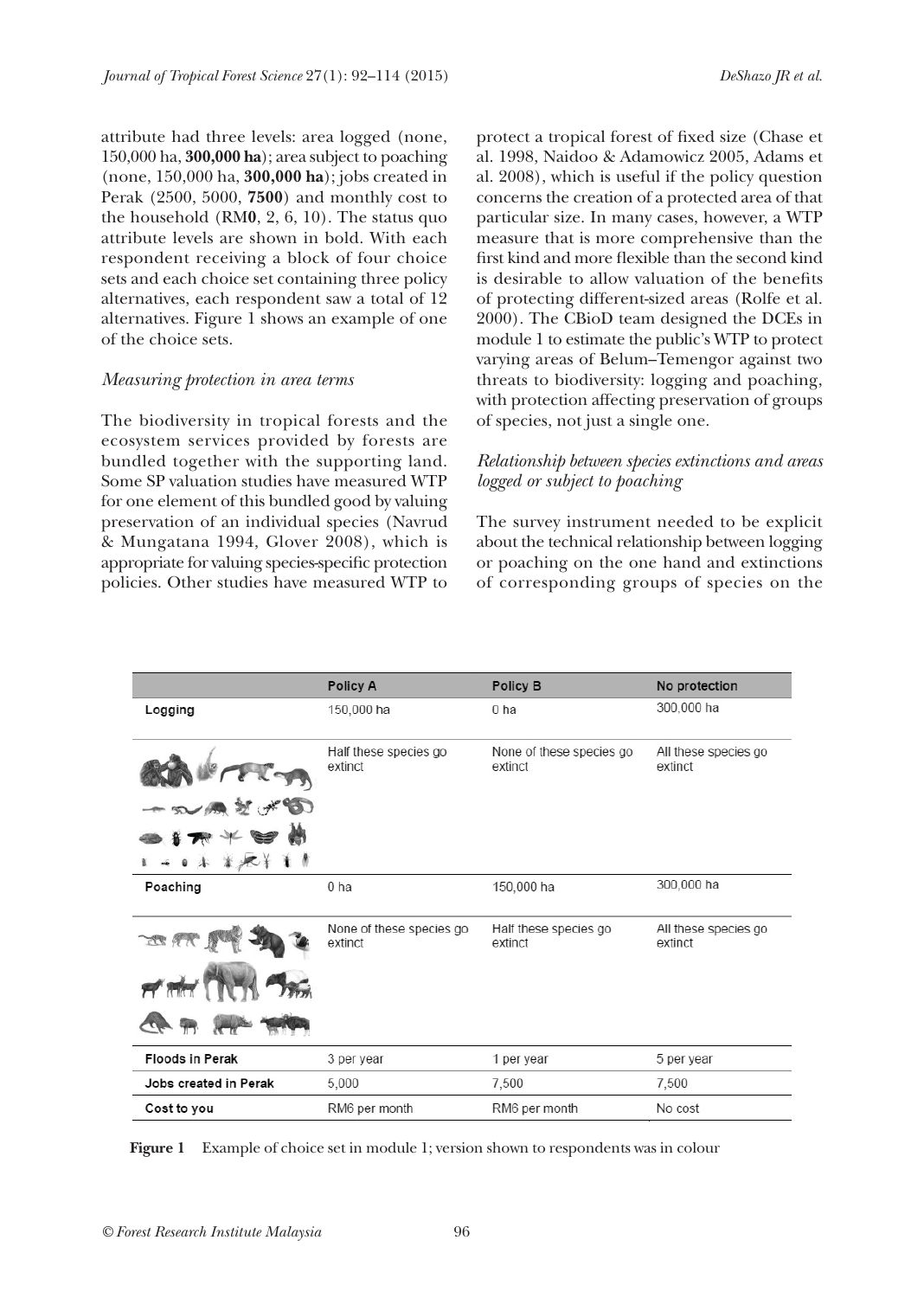other. Otherwise, respondents would speculate about this relationship. The team drew on the scientific literature to identify representative groups of species in Belum–Temengor that were negatively affected by logging and poaching and to characterise the relationship between the relative numbers of extinctions and the areas subject to those threats. A substantial literature details the impacts of poaching on tropical biodiversity (Redford 1992, Robinson & Bennett 2000) and a growing but contested literature sheds light on the impact of logging on tropical biodiversity (Gibson et al. 2011, Ramage et al. 2013). Based on this literature, the team assumed that poaching affected mostly larger mammals, while logging affected mostly smaller organisms (Figure 1). It also assumed that the effects of logging and poaching did not interact significantly: although logging roads can increase poaching (Robinson & Bennett 2000), enforcement can be stronger in timber production forests than in strict reserves (Curran et al. 2004, Meijaard & Sheil 2007), and so these two effects might cancel.

The team also assumed that extinction risks were strictly proportional to the areas subject to logging and poaching: none of the species in a given risk group would go extinct if none of the forest was subject to that threat; half of the species would go extinct if half of the forest was subject to it and all of the species would go extinct if all of the forest was subject to it. Species loss scales with habitat loss, but the rate is debated (Perfecto & Vandermeer 2010). While the classical species–area relationship predicts a non-linear relationship between extinctions and habitat loss, the relationship has been updated to incorporate matrix and edge effects (Koh et al. 2010). Depending on species sensitivities to landscape fragmentation, logging may lead to a higher number of extinctions than predicted by the classical species–area relationship, which suggests that the relationship may be approximately linear.

#### *Relationship between floods and area logged*

For similar reasons, the CBioD team also assumed a linear relationship between the annual number of floods in Perak (not other parts of the country) and area logged in Belum–Temengor: there would be only one flood if none of the forest

were logged, three floods if half the forest were logged and five floods if all the forests were logged. The impact of logging on floods has long been controversial (Bruijnzeel 2004, FAO & CIFOR 2005), but recent work that accounts for the interrelated effects of logging on flood frequency and flood magnitude indicates that logging increases flooding (Alila et al. 2009). The knowledge base remains too narrow to determine with confidence the shape of the relationship between the number of floods and area logged, so the team assumed a simple linear shape.

The attribute for area logged thus represented the combined impacts of logging on extinctions and floods. As a result, the DCEs did not allow the team to distinguish the relative importance of species preservation and flood reduction on the value respondents placed on protection against logging. Given that the team's goal was to value the comprehensive benefits of logging protection, distinguishing these two components was not necessary.

### *Relationship between protection costs and area logged*

Some participants in the focus groups and cognitive interviews voiced scepticism that policies which allowed less forest to be logged could have a lower protection cost than policies which allowed more logging. This perception is not a hard technical constraint, but it would likely hold in practice because a major cost of protection would be compensation paid by the federal government to the Perak state government for reduced revenue from logging. Failing to address this perception in the design of the choice sets would have undermined the realism of the alternatives presented to the respondents. The CBioD team incorporated this perception as a constraint in the DCE design. It used a nested design such that, across the alternatives within a given choice set, smaller areas logged were always associated with higher protection costs.

### *Experimental design*

DCEs can generate a wealth of information on respondents' preferences (Louviere et al. 2000, Carson & Czajkowski 2014). This information includes both the main effects and interaction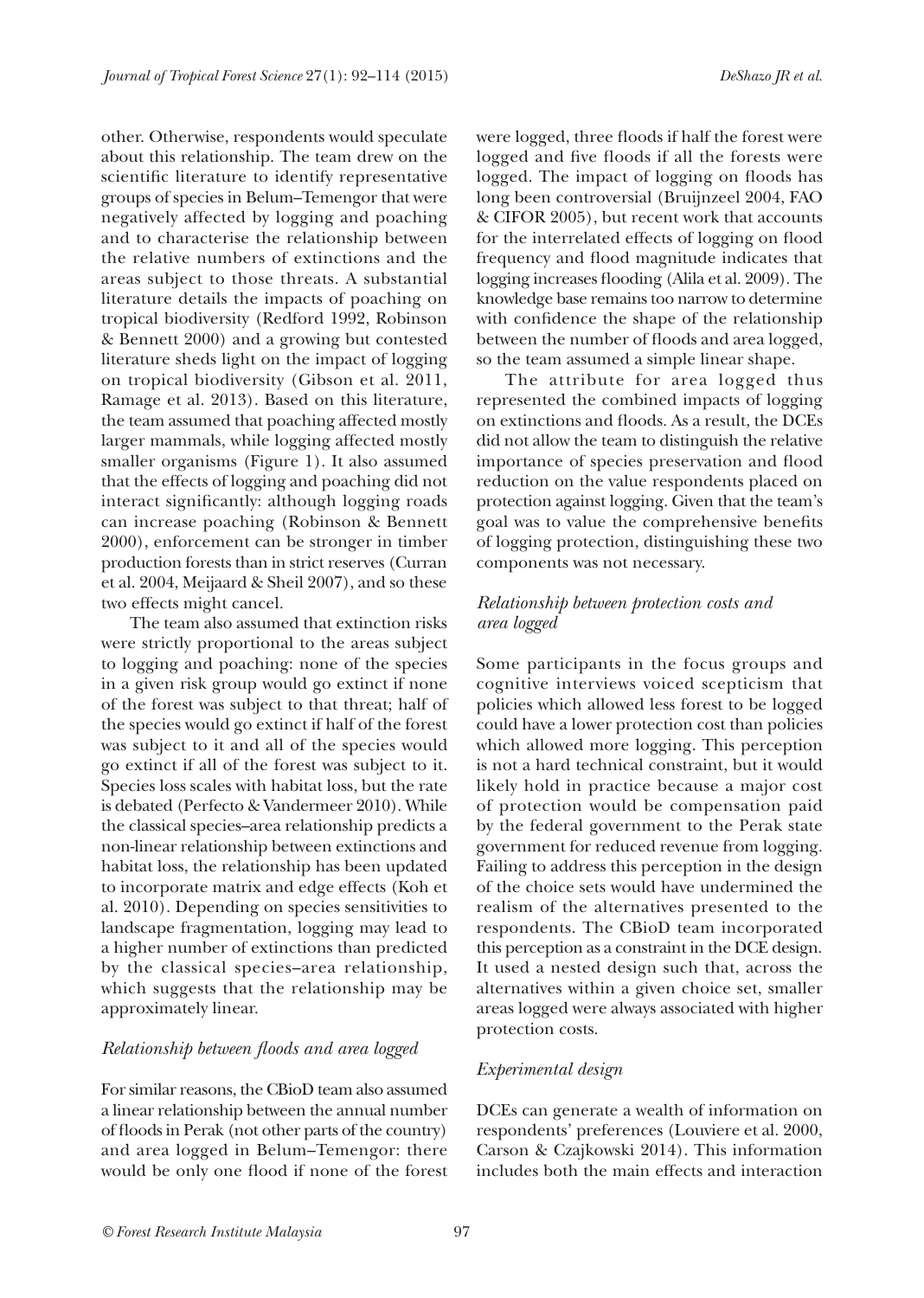effects of the attributes and their levels. A main effect refers to the effect that a change in the level of a single attribute, e.g. reducing area logged from 300,000 to 150,000 ha, has on respondents' choice decisions, averaged over the levels of all other attributes. An interaction effect indicates how the effect of a given change in a given attribute on respondents' decisions differs from the main effect when the change occurs at specific levels of other attributes. For example, is WTP to reduce area logged from 300,000 to 150,000 ha different when the area subject to poaching is 150,000 ha than when the area subject to poaching is 0 ha?

The design of DCEs determines which effects can be identified, the sample size required to identify them and the time required of respondents. Two extremes on the design spectrum are a full factorial design and an orthogonal main effects design (Louviere et al. 2000). If there are n attributes and each one has L levels, then there are  $L<sup>n</sup>$  possible alternatives, and if there are m alternatives (excluding the status quo) in each choice set, then there are  $L^{mn}$ possible choice sets. In a full factorial design, each respondent is presented with all of these choice sets. This design has two attractive properties: it is balanced, which means that all attribute levels appear an equal number of times across the experiments, and orthogonal, which means that all pairs of attribute levels appear together an equal number of times. These properties result in unbiased estimation of both the main effects and interaction effects of all levels of all attributes, but they typically entail each respondent being presented with an infeasibly large number of choice sets  $(L<sup>mn</sup>$  in the example here). Focus groups and cognitive interviews indicated that no more than four choice sets were feasible within the intended interview duration for module 1.

A more common and parsimonious approach that is cognitively less demanding of survey respondents is to employ an orthogonal main effects (OME) design. This design is straightforward to implement, but it has the drawback that the interaction terms are not generally identified. Riera et al. (2012) observe that forestry applications of DCEs often ignore interaction effects. They cite evidence that these effects can have a significant impact on respondents' choices and thus are important to include.

The CBioD team used a more sophisticated design: a balanced incomplete block design with foldovers. A balanced incomplete block design is characterised by three conditions: (1) each treatment (a pair of policy alternatives) occurs at most once in any given block (the group of choice sets seen by a respondent; four in module 1), which prevents a respondent from seeing the same policy choice twice; (2) each treatment occurs in a specified number of blocks and (3) each pair of treatments occurs together in the same block a specified number of times across the set of blocks (Louviere et al. 2000). The latter two conditions ensure desirable properties related to identification of the effects. Given that each alternative had four attributes and each attribute had three levels, and that logging and protection cost were nested, the natural combinatoric was  $27$  (=  $3^{\circ}$ ). So, the team's balanced incomplete block design had 27 blocks, each containing four policy pairs.

A foldover design rotates each attribute level by level. With three levels, it is possible to do this in both directions from the original 27 program pairs. For example, an area logged of 150,000 ha can be increased to 300,000 ha or decreased to 0 ha. This rotation created 81 blocks of four policy pairs (DeShazo et al. 2013). The team added the status quo alternative to each block and shuffled the order of the blocks by randomly renumbering them. It assigned the first household in the sample to the first block, the second household to the second block and so on until the 82nd household was reached. At this point, the process was repeated until the end of the sample (the  $2100<sup>th</sup>$  household) was reached.

#### **Module 3: designing a new forest recreational park**

The CBioD team's use of DCEs in module 3 differed from most prior applications of SP methods to forest-based recreation in developing countries, which had employed CV to value access to an existing site or creation of a new site with a fixed set of characteristics (Mercer et al. 1995, Chase et al. 1998). DCEs have been applied to forest-based recreation previously (Christie et al. 2007), but the few applications in developing countries have mainly valued changes in attributes of existing sites (Naidoo & Adamowicz 2005). The DCEs in module 3 were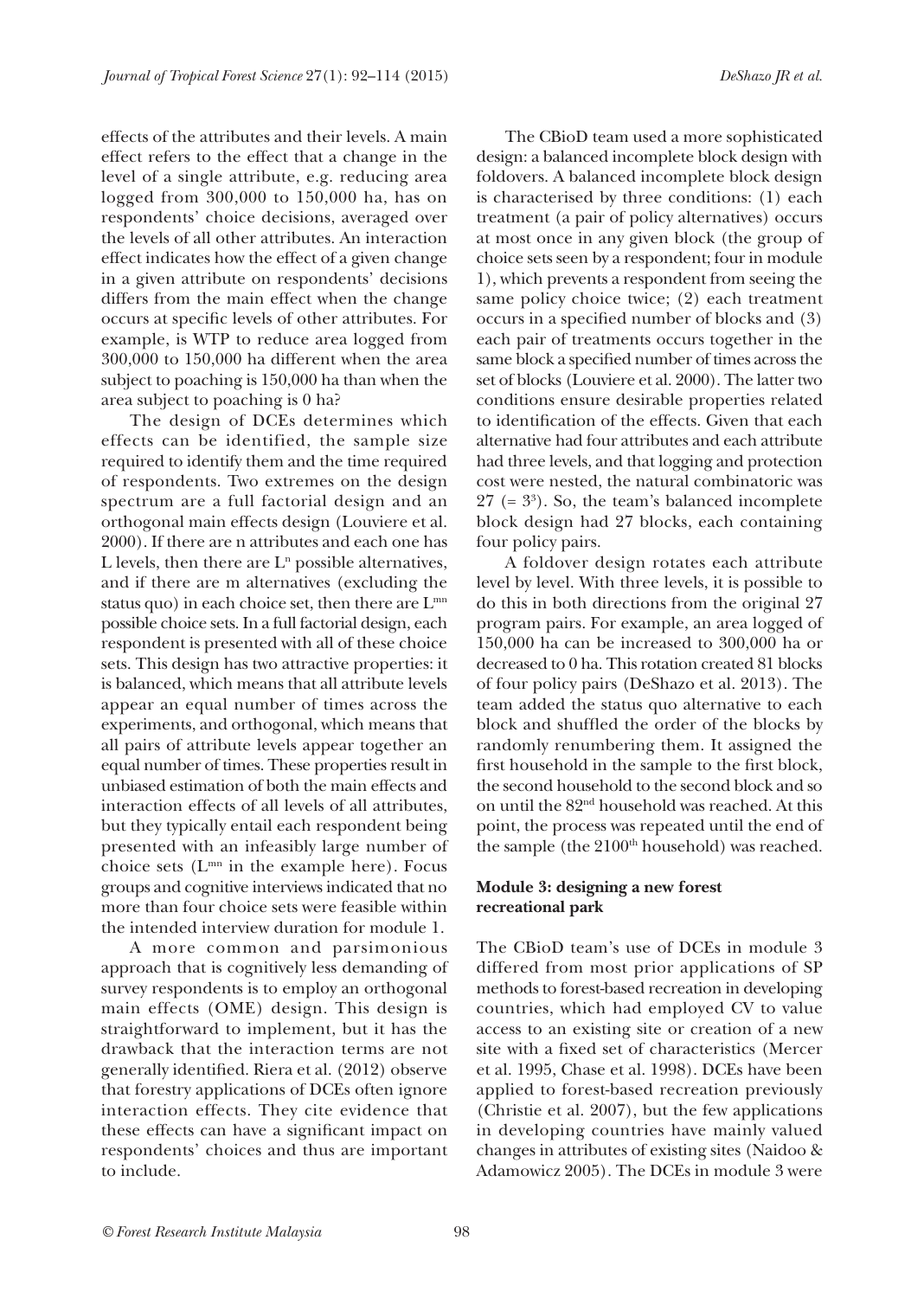instead intended to generate information that could be used to determine the optimal mix of natural features and on-site services at a new site, as in DeShazo and Fermo (2002).

The module included two choice sets, each with two alternatives. The alternatives were plans for a new forest recreational park, and they were characterised by nine attributes: drinking water and toilets (no, yes); walking trails (dirt/ gravel, paved); picnic tables and grills (no, yes); level of crowdedness (crowded, few people); litter (noticeable, not noticeable); likelihood of seeing wildlife or birds (rarely seen, frequently seen); access to a stream or small waterfall (not accessible, easily accessible); visitor information (no, yes) and entrance fee (RM2, 5, 10, 15). Figure 2 shows an example of one of the choice sets. Aside from the entrance fee, which had four levels and applied only to adult visitors (children would be admitted for free), all the attributes were binary. Several other park features were common to all plans: the park would be located within a 2-hour drive, so the respondent could visit it and return home within a single day; a small river would flow through it; and safe and secure parking would be available with admission. The status quo alternative was a 'choose neither' option, whereby neither of the two offered forest parks would be developed and the respondents' forest-based recreation options would remain limited to existing sites.

The experimental design for module 3 started out as an OME design with all of the attributes having four levels. These were then collapsed and rotated in different directions for the eight binary attributes in such a way that most

(24 out of 28) of the two-way interactions between these eight attributes were identified. A block was defined as the pair of choice sets presented to a given respondent, with each choice set containing a pair of policy alternatives. The number of blocks was expanded to 80 to be roughly the same as the 81 blocks in module 1 (DeShazo et al. 2013). The blocks were randomly assigned to households in the same way as for module 1. Since module 3 had only 80 blocks whereas module 1 had 81, an 81<sup>st</sup> block was created by randomly choosing from among the  $1<sup>st</sup>$  to  $80<sup>th</sup>$  blocks.

### **STRUCTURE OF THE SURVEY INSTRUMENT**

The result of the development and design processes described above was a 16-page survey instrument divided into four modules (DeShazo et al. 2013). This section describes the modules and rationale for their structure and content. The information presented here is intended to illustrate how the CBioD team addressed a key concern related to the DCEs in modules 1 and 3: do SP valuation methods obtain valid estimates of the public's WTP for changes in environmental public goods? This concern was the focus of a recent symposium in the *Journal of Economic Perspectives* (Kling et al. 2012). The primary threats to validity revolve around five issues (Arrow et al. 1993, Carson & Groves 2007, Kling et al. 2012): (1) respondents not understanding the questions asked of them; (2) respondents not viewing the questions as being consequential in the sense of potentially

| Feature at a new park                  | Plan A                             | Plan B                           |
|----------------------------------------|------------------------------------|----------------------------------|
| Drinking water and toilets             | None                               | Several                          |
| Walking trails                         | $Dirf$ gravel                      | Payed                            |
| Picnic tables and grills               | <b>None</b>                        | None                             |
| Level of crowdedness                   | Many people present                | Few people present               |
| Litter at the park                     | No noticeable litter               | No noticeable litter             |
| Likelihood of seeing wildlife or birds | Rarely see wildlife/ birds         | Always see some wildlife/ birds  |
| Access to a stream or water fall       | Easy access to stream or waterfall | No access to stream or waterfall |
| Visitor information                    | None                               | None                             |
| Entrance fee (RM)                      | 15                                 | 10                               |

**Figure 2** Example of choice set in module 3; the last attribute (entrance fee) refers to a per-person charge for adult visitors only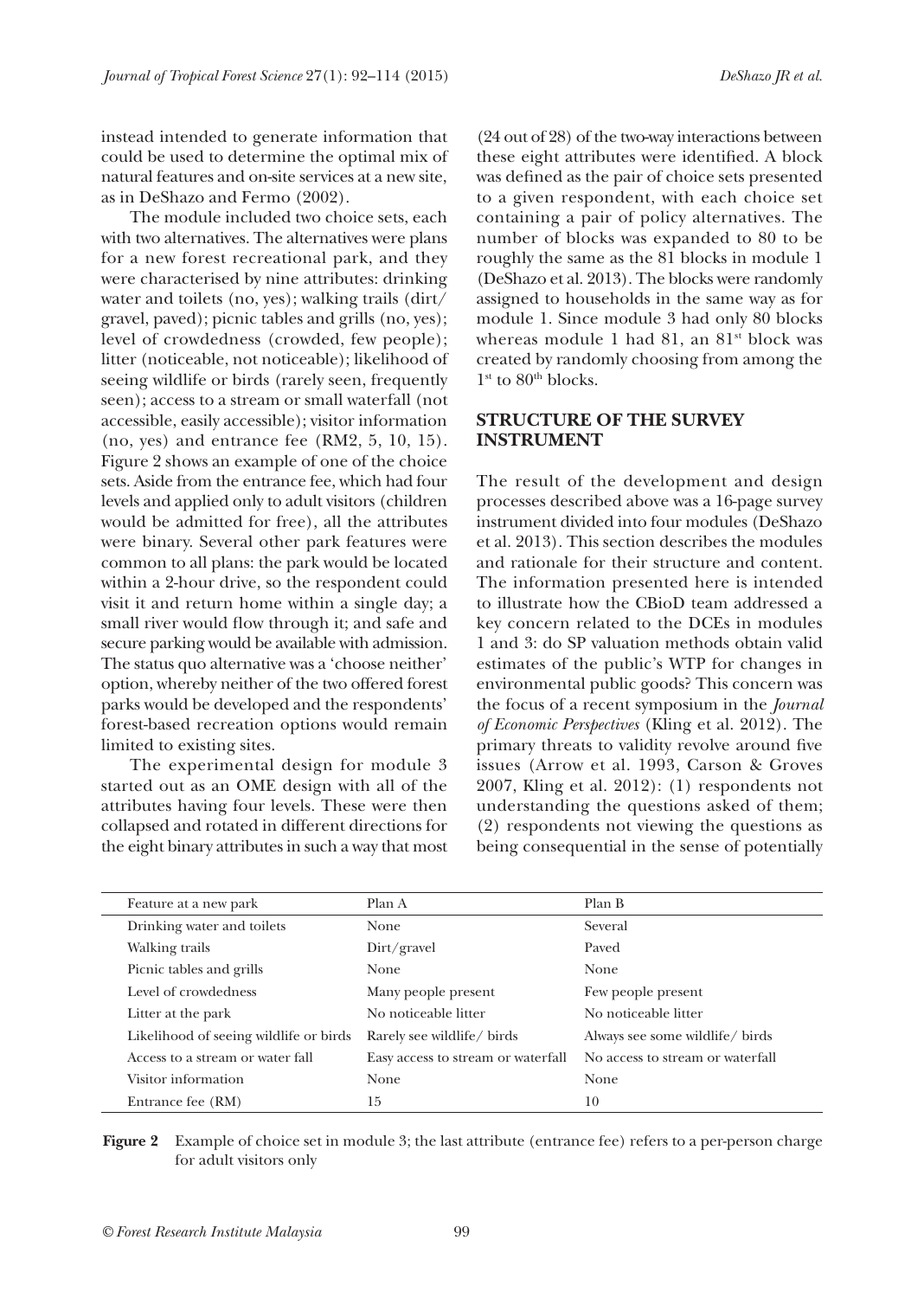influencing policy decisions; (3) respondents not facing a payment vehicle that is coercive, such that they can be forced to pay if the policy is enacted; (4) respondents not considering their budget constraints and (5) the possibility of survey-related effects that encourage respondents to say 'Yes' or 'No' in contradiction to their actual preferences. We refer to features of the survey instrument that responded to these threats at various points below.

### **Cover sheet**

The cover sheet of the survey instrument began with the following statement, which the interviewers recited to the respondents:

We are surveying people about how they think the government should manage forests in Semenanjung (i.e. Peninsular) Malaysia. The survey is conducted by the Forest Research Institute Malaysia (FRIM). Findings from the survey might affect how forests in Malaysia are actually managed, as FRIM will share the findings with the Forestry Department Peninsular Malaysia and other government agencies.

This statement was intended to enhance consequentiality from the very start of the interview. Additional text on the cover sheet assured respondents that their responses would be treated as confidential, which was important in light of later questions about sensitive issues such as respondents' incomes and their perceptions of the efficiency of the Malaysian government.

# **Module 1: Valuing protection of Belum–Temengor against logging and poaching**

Mitchell (2002) observes, "The somewhat daunting challenge to the scenario designer is to distil what is often a complex issue from a technological/biological standpoint and explain it in a way that the vast majority of the relevant population can understand and the relevant policy-makers accept as accurately and fairly presenting the essence of the issue." The risk of misunderstanding was greater in module 1 than in module 3, as Belum–Temengor was less familiar to respondents than forest parks.

The CBioD team, therefore, dedicated more pages in the survey instrument and more time in the interviews to module 1. The module takes up nearly half of the instrument, with additional visual information provided by 19 photos, maps and other graphics ('show cards'; DeShazo et al. 2013). To make this information easier to digest, the module began with general information that was more familiar and gradually introduced information that was specific to the policy choice. To make the respondents more than passive listeners, this information was interspersed with questions (not discussed below) on their experience with and attitudes towards related issues.

# *Characterising the forest area to be protected*

The interviewers introduced the respondents to Belum–Temengor by providing a general description of its location, supported by two maps (cards 1 and 2). They provided a sense of the relative size of Belum–Temengor by comparing it with Singapore. They next showed photos (cards 3–5) to illustrate Belum–Temengor's landscape and fauna. They noted that most of the area is virgin forest, explaining that this means it has never been logged, and that some of the plants and animals found in it are not found anywhere else on earth. They then described a particular ecosystem service, water purification, explaining that water from a virgin forest was cleaner than water from a logged forest and that in future the area could help provide clean water to parts of the country that experience water shortages. They showed photos illustrating the water resources (rivers, a lake, waterfalls; card 6) of the area and recent water shortages in Malaysia (card 7).

This information established the baseline condition of the area as relatively pristine. This was an important frame of reference for the respondents, who evaluated degradation from this initial state in the DCEs. It also provided a rationale for the payment vehicle described later, a surcharge on household's monthly water bill.

# *Characterising logging*

Obtaining information on respondent preferences is challenging when policies have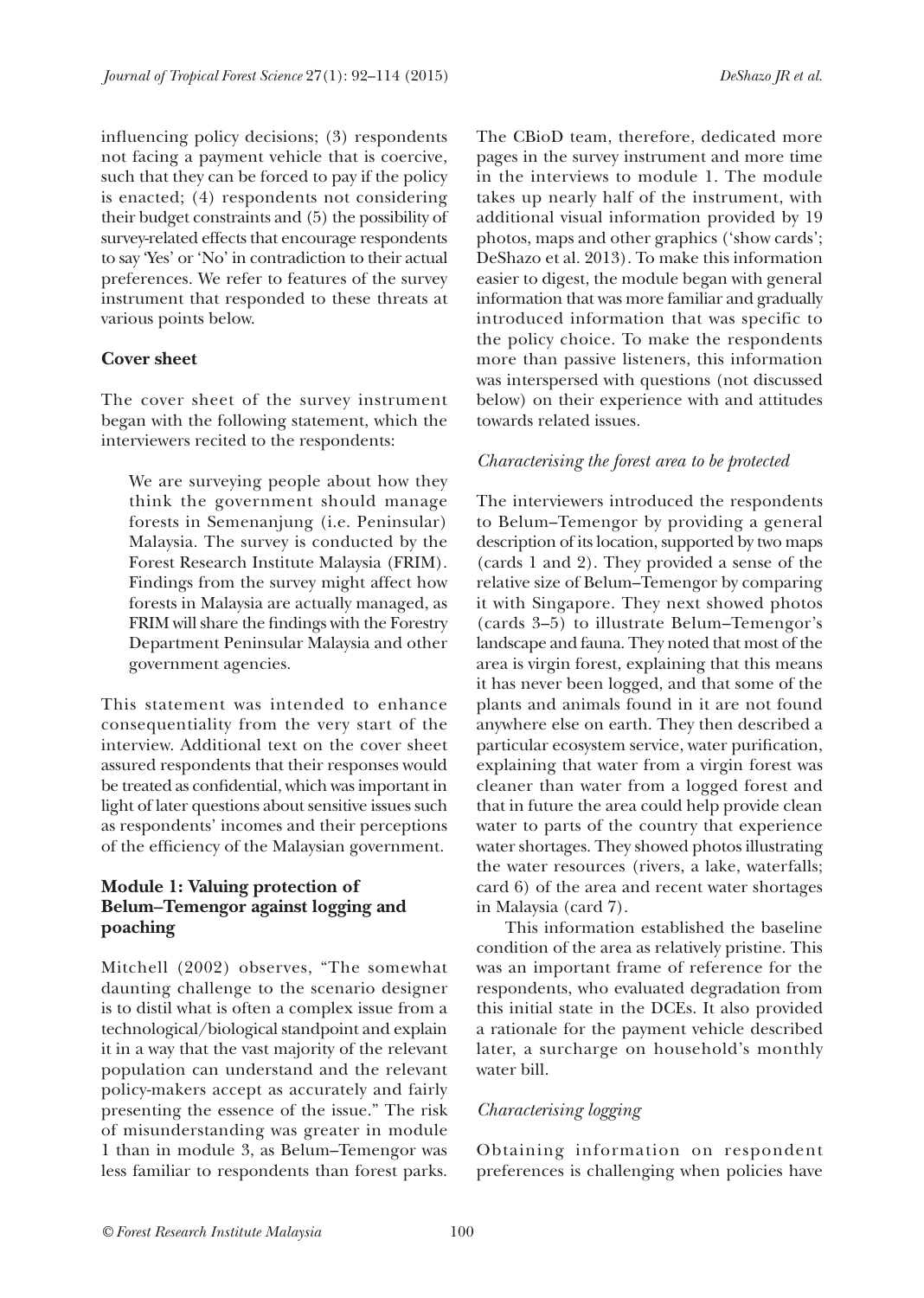complex effects and are controversial. Malaysian logging policies qualify as challenging for both reasons. The CBioD team needed to furnish sufficient information for respondents to evaluate alternative logging policies without overloading them with so much information that they were unable to process it and simply guessed. The team also needed to avoid inadvertently creating an unbalanced understanding that would favour either more protective policies or more permissive ones. The CBioD team, therefore, provided information on logging benefits (e.g. jobs, revenue) as well as its costs (e.g. extinctions, reduced watershed services), using neutral language and keeping the scenarios presented to the respondents within the bounds of scientific understanding.

The interviewers began the discussion of logging by showing photos of logging activities (card 8) and describing the job creation and tax revenue benefits of logging to Perak. They then described several ecosystem impacts of logging, starting with watershed services. This description reinforces the water purification service of virgin forests mentioned in the previous section by explaining that logging increases soil erosion, which reduces water quality when the soil winds up in rivers and reservoirs (card 9). The interviewers next introduced a second watershed service of virgin forests, flood mitigation (card 10). They noted that largescale logging in Belum–Temengor could increase the number of floods in Perak but not in the Selangor region where respondents live.

The interviewers described the type of logging that would occur as selective logging, with only large trees harvested (card 11). This is the legal type of logging in forest reserves in Malaysia. They presented it as a sustainable form of timber harvesting. They also pointed out that even selective logging could cause some species to disappear from Belum–Temengor. They showed a montage of a representative set of 25 species that were sensitive to logging (card 12), which was the same as the set shown later in the DCEs (Figure 1).

#### *Characterising poaching*

The interviewers next introduced poaching as a second threat to the species found in Belum– Temengor. They defined poaching as illegal hunting and showed photos of animals injured or killed by poachers (card 13). They then presented a montage of a representative set of 13 species threatened by poaching (card 14), similar in style to the one for the species threatened by logging.

### *Establishing a status quo scenario to contrast with protective policy counterfactuals*

Perhaps the most fundamental theoretical concept that underlies environmental valuation is that valuation must refer to a welldefined environmental change (Freeman et al. 2014). Respondents need to understand the benefits and costs they will experience not only if an environmental protection programme is implemented but also if it is not. Riera et al. (2012) highlight this as one of the crucial steps in SP forest valuation studies.

The CBioD team followed the standard practice of establishing a clear understanding of the status quo scenario for Belum–Temengor before describing the consequences of new protective policies. The interviewers explained that Belum–Temengor is currently not well protected from logging and poaching. As a result, under the status quo, all of the forest would be logged over the course of 20 years and existing anti-poaching laws would not be actively enforced. Consequently, all 25 species that are negatively affected by logging and all 13 species that are negatively affected by poaching would become extinct within the area in 20 years. In addition, there would be four to six floods a year in Perak. On the positive side, 7500 jobs would be created and sustained in Perak. Since the status quo does not involve any additional protection effort, it would not impose any cost on the respondent. The interviewers illustrated these features of the status quo scenario with a show card (card 15) whose layout mirrored the layout of the choice sets that the respondent saw later in the module.

The status quo scenario was literally true at the start of the CBioD Project in 2007, but the creation of Royal Belum State Park later that year banned logging in about a third of Belum–Temengor. The de facto situation remained close to the status quo scenario, however, because the Perak state government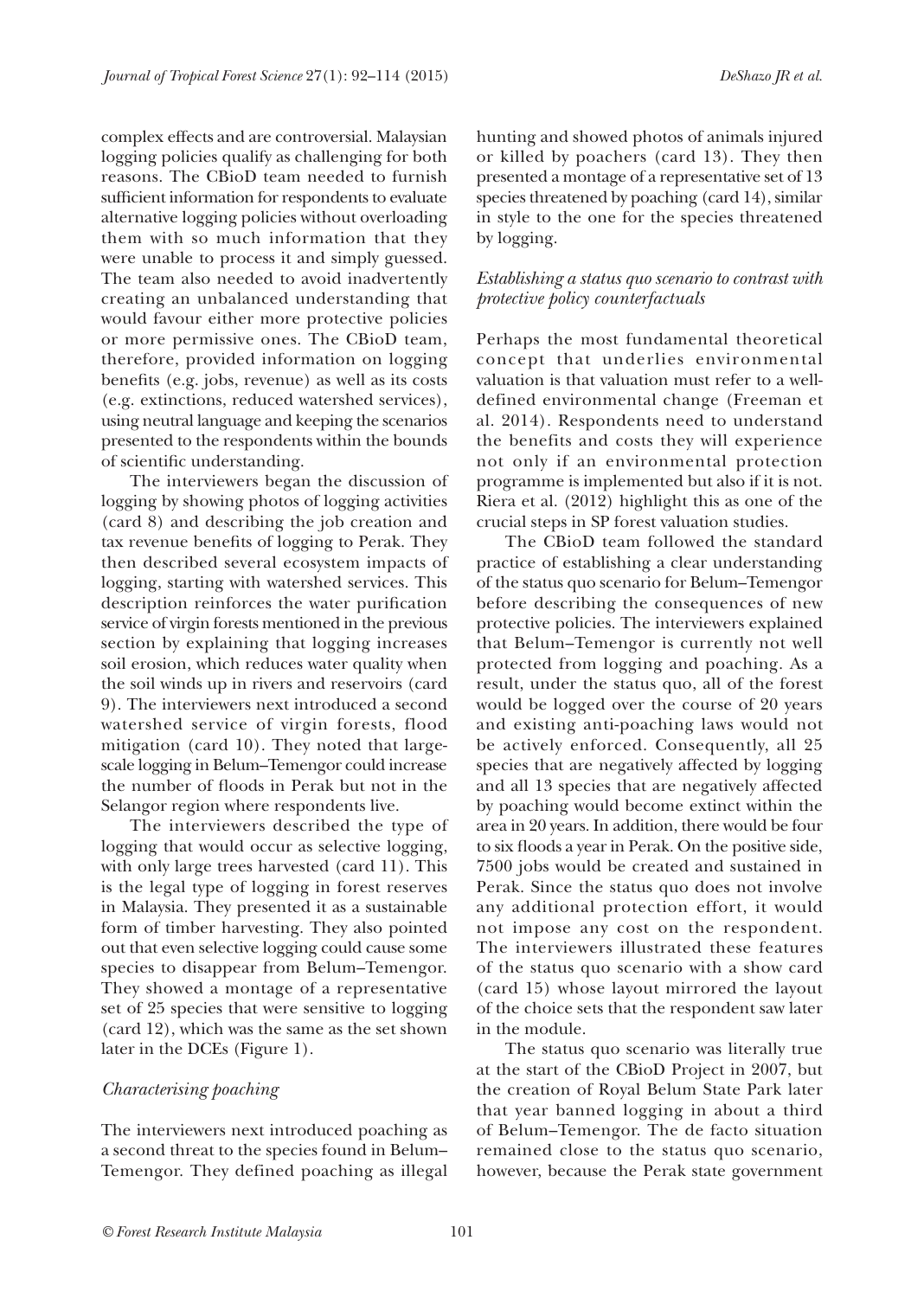retained the right to reopen the park for logging and the lack of national park status restricted access to federal resources for combating poaching.

# *Explaining how protection policies would work*

Respondents need to understand how proposed policies would work to believe that they are feasible. The interviewers explained that protecting Belum–Temengor against logging would require the federal government to compensate the Perak state government for lost logging revenue (card 16), with a larger payment required if a larger area was protected. They then explained that poaching could be prevented by hiring game wardens. This would also be costly but would create jobs. The interviewers noted that the larger the area protected against poaching, the more wardens the federal government would need to hire.

# *Explaining the payment vehicle and oversight of collected funds*

The interviewers next stated that the federal government wanted to determine how much of the forest to protect against logging and poaching and how much funding would be required. Here, the CBioD team needed a credible coercive payment vehicle such as a government tax or fee to enhance the validity of the responses. Fees for utilities (e.g. water, electricity; Glover 2008) are often used as payment vehicles in SP studies in developing countries, where the collection of broad-based taxes such as income taxes is often partial and surcharges on petrol and other fuels can be deeply unpopular. The CBioD team explored several alternative payment vehicles in the focus groups and cognitive interviews and found that participants favoured a mandatory surcharge on the household water bill over the alternatives. While use of this vehicle might have induced survey respondents to be more concerned about protection against logging (which had a water-related effect, i.e. reduced flooding) than protection against poaching (which did not have such an effect), a crosscountry valuation study on endangered species protection in Asia found that payment vehicle had little effect on WTP (Glover 2008).

The participants' acceptance of this payment vehicle was accompanied by scepticism about the government's ability to ensure that all of the funds would be allocated to forest protection. After assessing several alternative ways of assuring participants that funds would be spent as intended, the team settled on telling survey respondents that a committee comprising members of the public and nonprofit environmental groups would be created and empowered to provide oversight of the use of the funds.

# *Staging the choice occasion*

The interviewers next informed the respondents that they were about to show a pair of protection policies that the government could potentially implement. They reviewed the five attributes that would vary with the amount of protection: the area logged and associated amount of extinction; the area poached and associated amount of extinction; the number of floods in Perak; the number of jobs created in Perak; and the increase in the respondent's monthly water bill. Before asking the respondents which policy they would want the government to implement, the interviewers asked them to carefully consider their budget constraints—how much extra money they could afford to pay each month and where that money would come from given the other expenses in their household budgets—and to choose neither protection policy if both seemed too costly relative to the benefits they would provide. They also asked them to reflect on the consequences of choosing the status quo policy (card 19). Finally, the interviewers reinforced consequentiality by informing respondents that their preferred policy, whether protection or the status quo, was more likely to be implemented if they said they supported it.

The interviewers then presented the first choice set: the first pair of protection policy alternatives (policies A and B), along with the status quo (Figure 1). In addition to showing a card with information about the three policies, interviewers stated and pointed to the level of each attribute for each policy to ensure that respondents clearly understood the choice sets.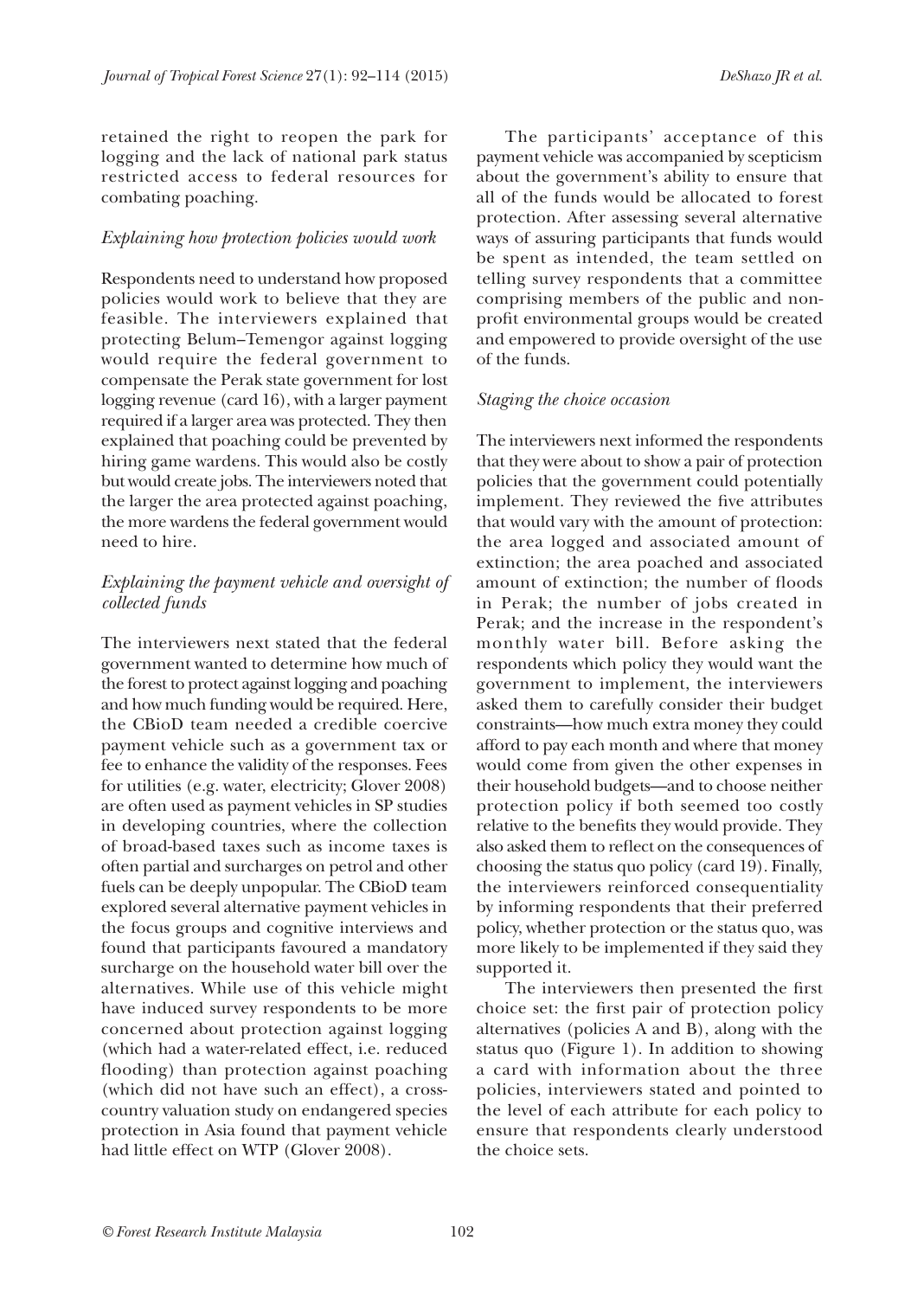### *Interpreting the* '*choose neither policy*' *decision*

The CBioD team phrased the choice question as, "Do you prefer policy A or policy B, or do you choose neither policy?" If a respondent chose neither programme, then the interviewer followed with an open-ended question, "May I ask why you preferred neither option?" The cognitive interviews revealed three common reasons: participants considered the cost to be too high for what was offered; they could not afford either policy because their income was too low and they doubted that the protection policies would actually be implemented and be effective. The survey instrument listed these reasons, but the interviewer did not suggest them to the respondent. Instead, the interviewer checked any that the respondent mentioned and recorded any other reasons given by the respondent.

### *Administering subsequent choice sets*

The rest of module 1 consisted of identical presentations of three additional choice sets (policies C and D, E and F, and G and H). To help reduce potential order effects (choices being influenced by cumulative expenditure effects or prior-purchase substitution effects; Taylor et al. 2005), the interviewers asked the respondents to evaluate each choice set independent of previous ones (Ubel et al. 2002, Bruine de Bruin & Keren 2003).

# **Module 2: Valuing access to forest recreational opportunities**

Recreational use was not an attribute in the DCEs in module 1 because Belum–Temengor was mostly off-limits to the public and had few visitor facilities at the time of the survey. Module 2 collected data for estimating RP recreation demand models for forest sites in Peninsular Malaysia where recreation was a primary use. It consisted mainly of a list of such sites, with columns for recording information on visits to them. It did not include any show cards.

Riera et al. (2012) offer seven recommendations for applying recreation demand models to forest sites. Four of them pertain to data: obtain data on a large number of distinct sites instead of a small number of aggregate sites; determine if trips were day trips or overnight trips; provide information that helps respondents recall sites they have visited; and exclude multipurpose trips. The structure of module 2 aligned with these recommendations.

# *Defining natural places*

The CBioD team was interested in choices within the category of outdoor, nature-based recreation. So in the introduction to the module, the interviewers informed respondents that they were going to be asked to recall all the natural places they had visited within the last 12 months. To help define 'natural places', the interviewers mentioned five popular Malaysian examples: FRIM, Templer Park, Taman Negara, Krau Wildlife Reserve and Pulau Tioman. They asked respondents to exclude incidental visits that were made during trips motivated primarily by family visits.

# *Recalling site visitation over the last 12 months*

As recalling site names could be difficult, interviewers showed respondents a list of 55 sites grouped by state in Peninsular Malaysia, with an 'other sites' option for sites not on the list. The CBioD team compiled the list from suggestions made by participants in the focus groups and pretests and by staff members from FRIM and the Forestry Department Peninsular Malaysia. Site types included recreational forests administered by the Peninsular Malaysia Forestry Department, national and state parks, hill stations, urban parks, beaches, islands and other natural places. Although forests were of specific interest to the CBioD team, estimating the recreational value of forested sites required information on substitute, non-forest natural places that respondents might also have considered visiting. The interviewers asked respondents if they had visited each site in the last 12 months and recorded the number of visits in the first column.

# *Controlling for on-site time and calculating travel costs*

Recreation-demand modelling requires controlling for the quantity of time spent at a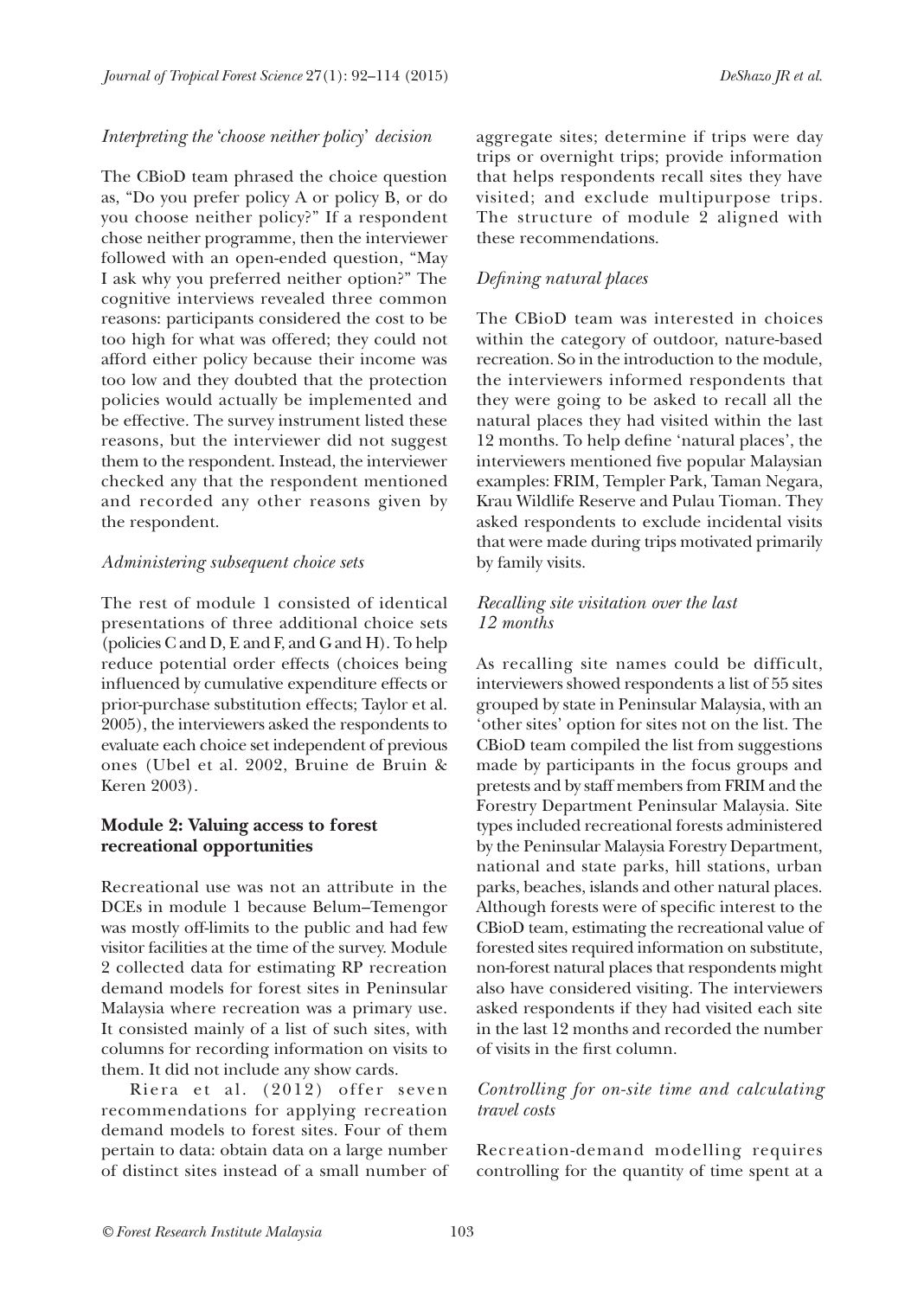site and the effective cost of accessing the site (Phaneuf & Smith 2005). In the second column, the interviewers recorded information on time spent at a site by asking respondents if they stayed overnight on their last trip to it, and if so the number of nights. The CBioD treated the number of nights spent at the site on the last trip as an estimate of the average number of nights spent at the site across all trips to it during the last 12 months.

Travel cost estimates are typically differentiated by respondents' modes of transportation, which determine the perkilometer cost of travel. The interviewers recorded information on the mode of transportation to a given site in the third column, with four options offered: private car, minivan, motor bike and others. This information was requested for just the last trip to the site, not all trips, to save time and because respondents might have difficulty recalling such details for earlier trips (Parsons 2003). As it turned out, most sites were visited just once by most respondents, so the 'last' trip was usually the only trip. Transportation costs could then be estimated by multiplying roundtrip distances between respondents' residences and the sites, determined using Google Earth's road-distance tool, by mode-specific costs per kilometre, obtained from the Malaysian Road Transport Department.

In Malaysia as elsewhere, members of more than one household sometimes travel together to recreational sites. When this happens, a given household's transportation cost depends on the cost-sharing arrangements among the members of the travelling party. In the last column, the interviewers recorded information that allowed the CBioD team to allocate costs in proportion to the number of people who shared them.

# **Module 3: valuing services and amenities at a new forest park**

Module 3 concerned the creation of a new forest park located relatively near the respondent's residence. Placing module 2 before module 3 served two purposes: it helped ensure that respondents did not mistakenly believe that the new park would be located in Belum–Temengor and it prompted respondents to think about their existing forest-based recreational options, which was a natural leadin to the DCEs in module 3.

Module 3 was much shorter than module 1. Focus groups and cognitive interviews revealed that respondents had a clear understanding of trails and other common features of forest parks. The CBioD team, therefore, did not need to provide as much explanatory text or any show cards for module 3. The module was also short because the team made the DCEs more cognitively manageable by including only two choice sets and defining the non-price attributes as having only two levels.

#### *Staging the choice occasion (1)*

The module presented respondents with a scenario in which the government plans to open a new park. The interviewers read them this text:

How much you enjoy a forested park can depend upon the services at the park. Park services include things like well-maintained trails, picnic facilities, water and toilets, and other amenities. The government needs information on what services are important to you. I want you to think about the possibility that the government will open a new forested park. … The government must decide which services and amenities to provide at this park. Assume that this park will be located within a 2-hour drive of your home so you could visit it and return home within a single day.

This established that the park would be used for day trips, not overnight trips as in the case of some of the sites that the respondent might have reported in module 2.

#### *Motivating the payment vehicle*

The payment vehicle took the form of an entrance fee that would be paid per adult visitor. This was clearly a feasible, coercive mechanism: visitors pay entrance fees to enter many outdoor recreational sites in Malaysia, including national and state parks, recreational forests administered by the Forestry Department Peninsular Malaysia and FRIM. The interviewers motivated this payment vehicle by explaining,

On the next page we are going to show you different plans (A and B) for the new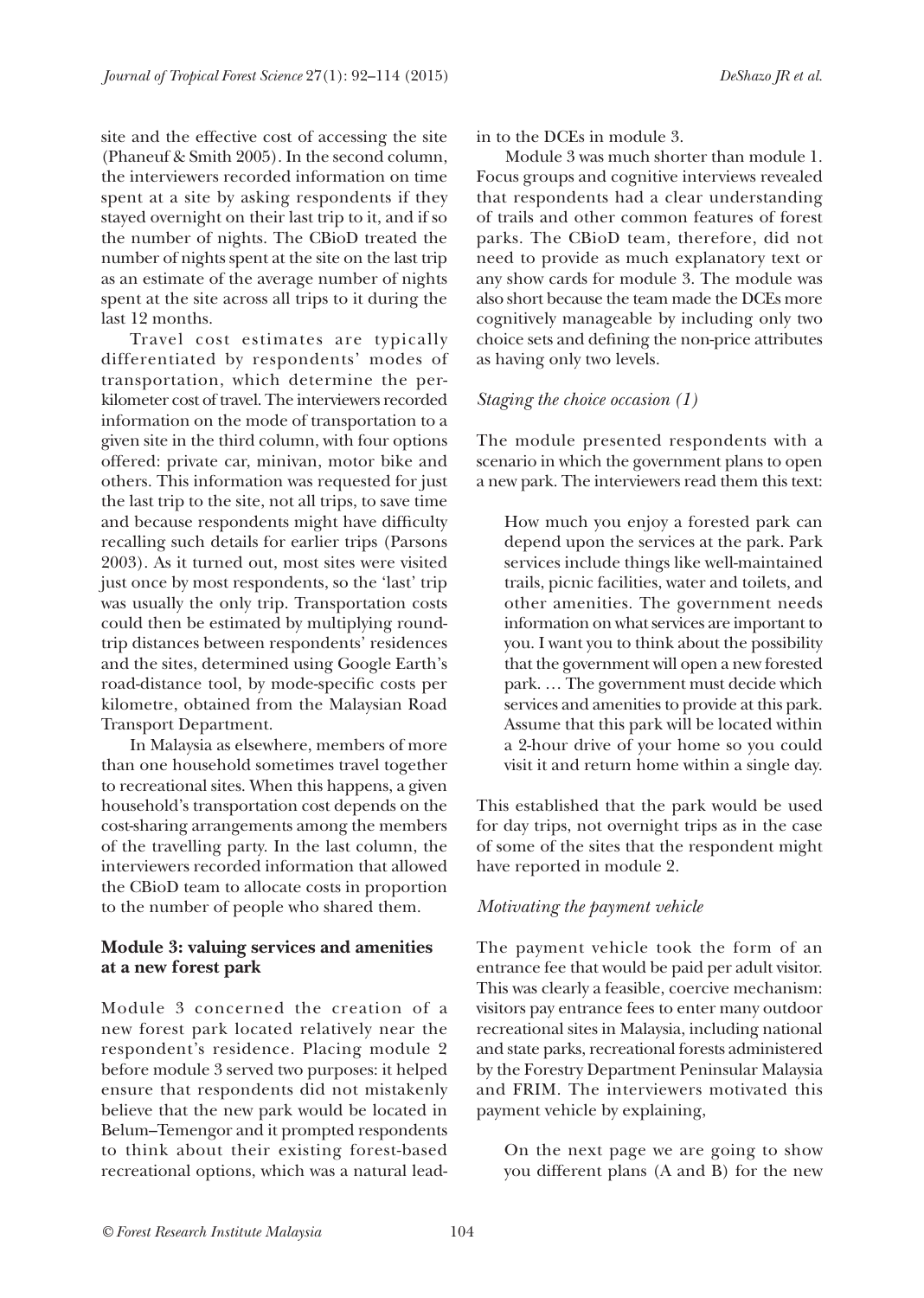park. Both plans will include a well-lit and secure parking lot. The costs of these plans differ because they provide different levels of services. To cover costs, entrance fees will be charged for each adult. Parking is free with admission.

Participants in focus groups and cognitive interviews expressed reluctance to visit any park that did not provide safe parking, so the CBioD team held this feature constant across plans.

# *Staging the choice occasion (2)*

Interviewers told respondents, "We want to know which plan you would most prefer and be willing to pay for," and then showed them a tabular display of the attribute levels for plans A and B (Figure 2). They also told the respondents that not creating a new park was an option. After the respondents made their choices, the interviewers presented the second choice set (plan C, plan D and the no-park option).

# *Interpreting the 'choose neither policy' decision*

Before presenting the choice sets to the respondents, the interviewers told them, "You are free to choose neither of the two plans if neither one seems worth the cost for what you would get." As in module 1, the interviewers asked respondents who chose neither plan why they made this decision. The cognitive interviews revealed three common reasons: both plans cost too much; neither plan had the services the respondent wanted; or the respondent did not visit parks. As before, the interviewers recorded the respondent's answer without suggesting these possible reasons.

# **Module 4: collecting information on socio-economic, attitudinal and survey administration variables**

Module 4 included 11 socio-economic questions for the respondent and four administrative questions for the interviewer. The socio-economic questions included ones on household income and size and the respondent's ethnicity, age, education, occupation and type of place where they grew up (rural area, small town, city or suburb). The attitudinal questions requested

respondents' views on whether they considered themselves to be environmentalists, whether the government generally spends money efficiently and in ways that benefit the public and whether the government is currently spending too much, too little or the right amount on environmental protection. The interviewers also recorded the respondent's gender, the language of the survey instrument and the language in which the interview was conducted, and the respondent's level of attentiveness and engagement.

# **SAMPLING DESIGN**

The sampling design was developed jointly by the CBioD team and PE Research in close consultation with the Malaysian Department of Statistics. The CBioD team's objective was to develop a cost-effective design that would enable it to investigate preferences for forest protection and forest recreation for not only the overall population of the Selangor region but also the populations of the three strata within it (rural Selangor, urban Selangor and Kuala Lumpur). This objective led to a stratified two-stage design with households clustered by enumeration blocks. An enumeration block is the smallest spatial unit by which census data can be attributed to a geographical area in the Malaysian census. It typically contains 80–120 living quarters (physical abodes, e.g. houses and apartments) and 500–600 people (Talha et al. 2009). The Department of Statistics randomly drew 70 enumeration blocks from each stratum in the first stage and 10 living quarters from each enumeration block in the second stage. The sample thus consisted of 2100 living quarters. The Department of Statistics provided information on the sample to PE Research in the form of enumeration block maps and living quarter address lists.

An alternative design would have been a simple random draw of living quarters from across the Selangor region, but this would have been less efficient and less cost-effective. Stratification increased efficiency (i.e. decreased sampling error) by reducing the possibility of extreme random draws such as having all the living quarters being in a single stratum (Kish 1965). Randomly choosing small geographic areas (enumeration blocks in this case or clusters as they are called in the sampling literature)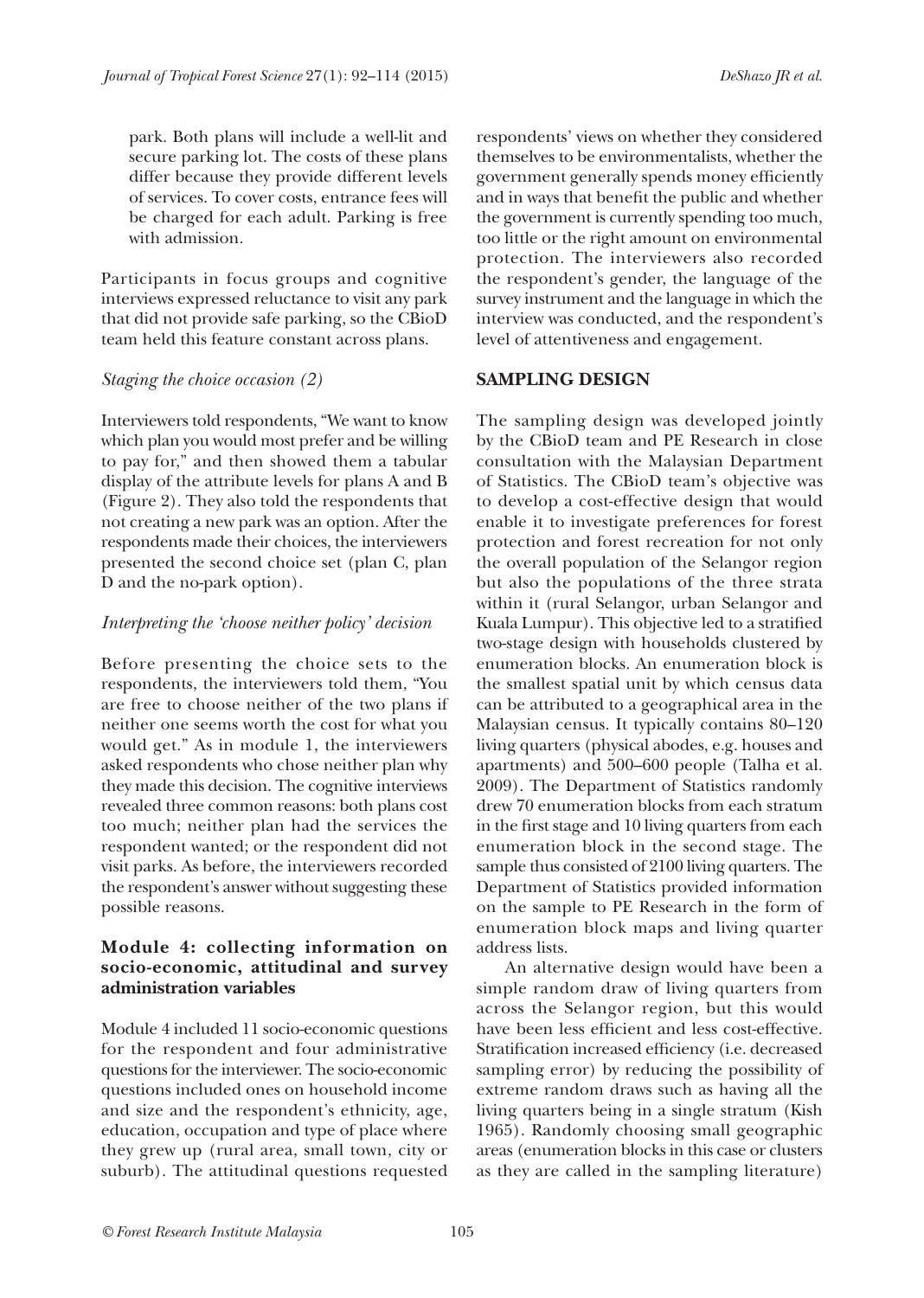and then randomly choosing living quarters within each cluster was attractive because it reduced the costs associated with in-person interviewing by decreasing the distance interviewers needed to travel between living quarters. Clustering tends to make confidence intervals for sample statistics wider, however, because respondents who live in relatively close proximity are more likely to share unobserved characteristics than respondents chosen by simple random sampling (Moulton 1986). This effect is smaller when the number of clusters is larger. The CBioD team chose a relatively large number of clusters, 210 enumeration blocks (70 in each stratum), to keep this effect within the range typically seen in high-quality sample designs.

An implication of this design is that sampling intensities varied across the three strata, as the strata subsamples were equal-sized (700 living quarters in each) but the total number of living quarters in each stratum was not. At the time the sample was drawn, the Department of Statistics estimated that there were about 1.3 million living quarters in urban Selangor, 0.5 million in Kuala Lumpur and only 0.1 million in rural Selangor. The oversampling of Kuala Lumpur and rural Selangor relative to urban Selangor helped ensure that the number of observations was sufficient to obtain reasonably precise WTP estimates for each stratum.

### **ADMINISTERING THE SURVEY**

Household surveys can be conducted in several ways: in-person (face-to-face), telephone, mail, internet and mixed-mode surveys (Stopher 2012). The complexity of the DCEs in module 1 and the many visual aids used in it made an inperson survey the clear favourite for the CBioD survey and ruled out a telephone survey. Inperson surveys have the added advantage of yielding higher response rates than mail surveys if a rigorous callback schedule is used (Sitzia & Wood 1998). They also reduce potential sample selection bias relative to mail surveys, where potential respondents can look through the entire survey before deciding to participate.

In-person surveys are more expensive and administratively more complicated than other survey modes, however. They require interviewers to conduct the interviews (unlike

mail and internet surveys) and the interviewers must travel to the survey locations (unlike telephone surveys). Whittington (2002) writes, "It is not an exaggeration to say that the primary job of the CV researcher, after designing the questionnaire itself, is to train and manage the team of enumerators (i.e. interviewers)." He adds that careful training and supervision are needed even when a local firm with experienced enumerators has been hired to implement a CV survey as CV surveys pose unique and complex challenges even for experienced enumerators. We highlight interviewer issues below.

#### **Selecting and training interviewers**

PE Research identified potential interviewers by drawing on its pool of regular interviewers and individuals recommended by them (snowball sampling). It retained 35 candidates for training after applying three screening criteria: a minimum of a pre-university certificate or 12 years of education; proficiency in at least one of the four survey languages and a willingness to work in the evening and on weekends.

In line with Whittington's recommendations (2002), PE Research's training of the interviewers involved a mix of classroom training, role-playing (mock interviews) and on-the-job training. It held classroom training on 20 March 2010 at FRIM, with the candidates divided into four groups, each led by a supervisor. It held mock interviews a week later, with each candidate required to make an appointment with a supervisor and invite a friend or relative to serve as the mock respondent. The supervisor gave the enumerator feedback at the end of the mock interview. Based on the interviewer's performance during the mock interview and reaction to the feedback, the supervisor determined whether the candidate was suitable for the survey team.

Supervisors accompanied interviewers during the first few interviews for on-the-job training. They confirmed that interviewers knew how to locate respondents included in the sample, determine the specific versions of modules 1 and 3 assigned to each respondent, greet respondents and encourage their cooperation, and use the survey instrument and show cards. They allowed interviewers to work on their own only after 'certifying' them through this on-the-job training. The final group of interviewers numbered 30.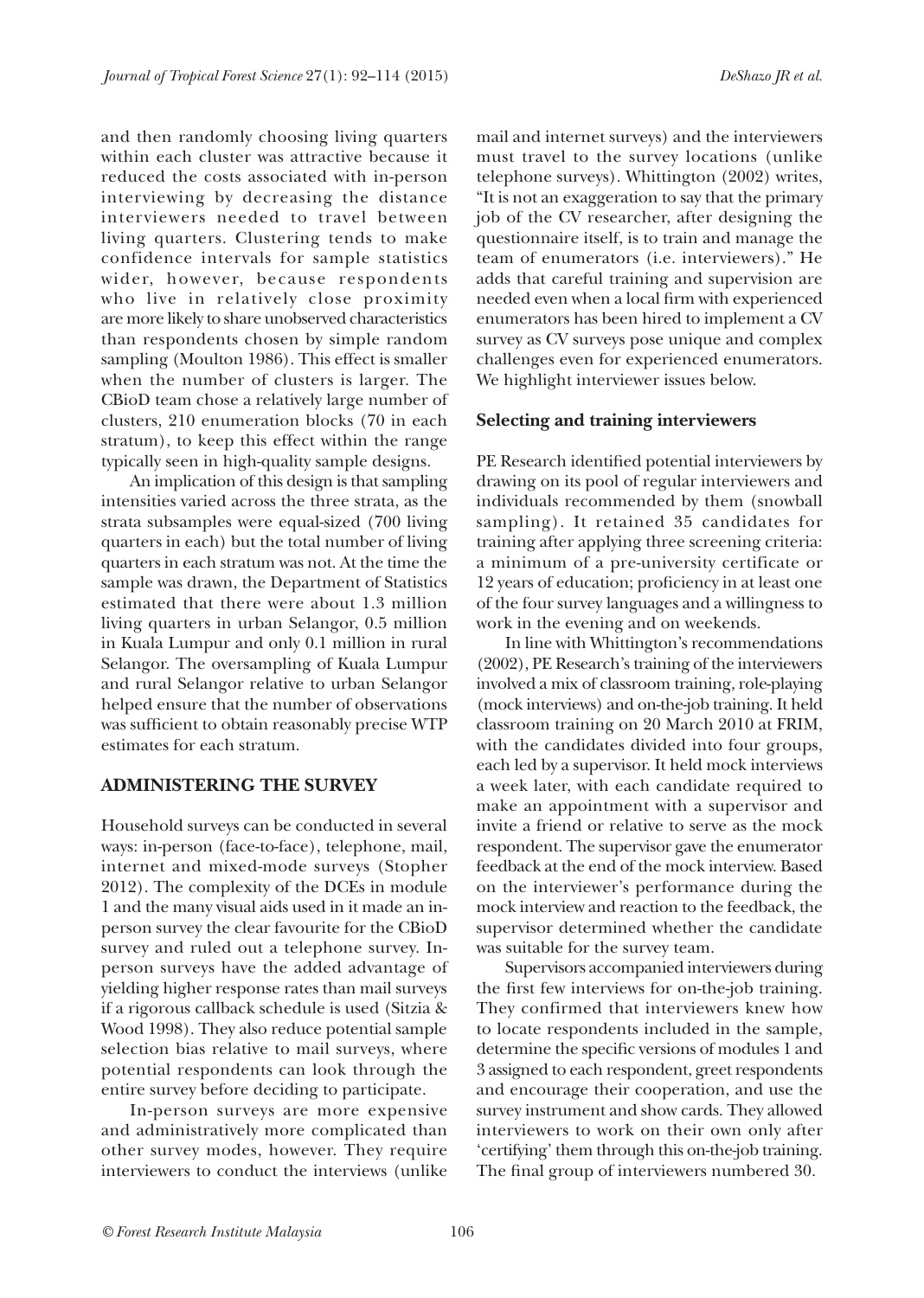#### **Conducting the fieldwork**

Interviewers who were confirmed for the job received a survey kit, which contained a map of the enumeration block assigned to them and an address list for the 10 living quarters in it that were included in the sample. It also included survey instruments with the versions of modules 1 and 3 assigned to those living quarters and the associated show cards; these materials were included in each of the four languages. Finally, the kit included a survey introduction letter and gifts for respondents who completed the survey.

To help obtain a high response rate, PE Research sent a letter to each living quarters a week prior to the interview date to seek its cooperation and inform it of the survey team's plan to visit it (DeShazo et al. 2013). PE Research considered the typical daily schedule of working Malaysian adults when it selected the interview slots. Interviewers were required to make at least three attempts before they reported a household as non-responsive. They made an initial visit during a weekday after 5 p.m. or a weekend. The intended respondent was the household head, spouse or any other family member who was at least 18 years old and a Malaysian citizen. If no qualified respondent was available, interviewers made a first callback during a time period different from the initial attempt (e.g. the weekend instead of a weekday after 5 p.m.). If that attempt failed, interviewers made a second and final callback at a time suggested by a neighbour or other local source. To promote high-quality interviews, interviewers were not allowed to conduct more than four interviews in a day.

Households were interviewed from April– July 2010. The 30 interviewers reported to four supervisors and the survey manager. Supervisors met individually with their assigned interviewers each week to review the interview schedule, check the completed survey instruments and address unexpected issues that arose. Both the supervisor and the interviewer signed off on every completed survey instrument, stating that the standard protocol for the survey had been followed. Completed survey instruments that did not pass a data-quality screen (e.g. no incomplete answers) were probed through an additional visit or a telephone call. Depending on the severity of the issues, the additional visit

was conducted by the interviewer, the interviewer with the supervisor or just the supervisor.

#### **Data entry**

Data entry consisted of four steps: creating the data entry form; entering the data; manually checking the data entry and computerised checking. PE Research created the data entry form using MS Excel, with each cell including criteria that limited the entries to a feasible set. PE Research staff members entered data from survey instruments that had been checked by supervisors into this form, with different staff members manually checking the data entry. Finally, PE Research used MS Access to run the entered data through a series of logical tests. It provided the final data set to the CBioD team in December 2010.

#### **SURVEY RESULTS**

A discussion of econometric analysis of the SP data from modules 1 and 3 and the RP data from module 2 is beyond the scope of this article, whose objective is to explicate the survey-based methods used by the CBioD team to generate these data. Here, we highlight quantitative information on survey performance and descriptive statistics on responses to attitudinal questions and, to a limited degree, data from the SP and RP modules.

# **Response rate and other measures of survey performance**

Ten per cent of the 2100 living quarters were found to be ineligible for the survey because they were either vacant or occupied by non-Malaysians. PE Research obtained complete or nearly complete data for 1261 of the remaining 1890 eligible living quarters. Very few answers were missing in the final dataset: the age of one respondent, the number of adults and children in the household of a second one, and responses for two choice sets for a third. This attests to the quality of PE Research's training and supervision of the interviewers.

A high response rate is another indicator of a high-quality valuation survey (Arrow et al. 1993). After accounting for the ineligible living quarters, the response rate was 67%, which is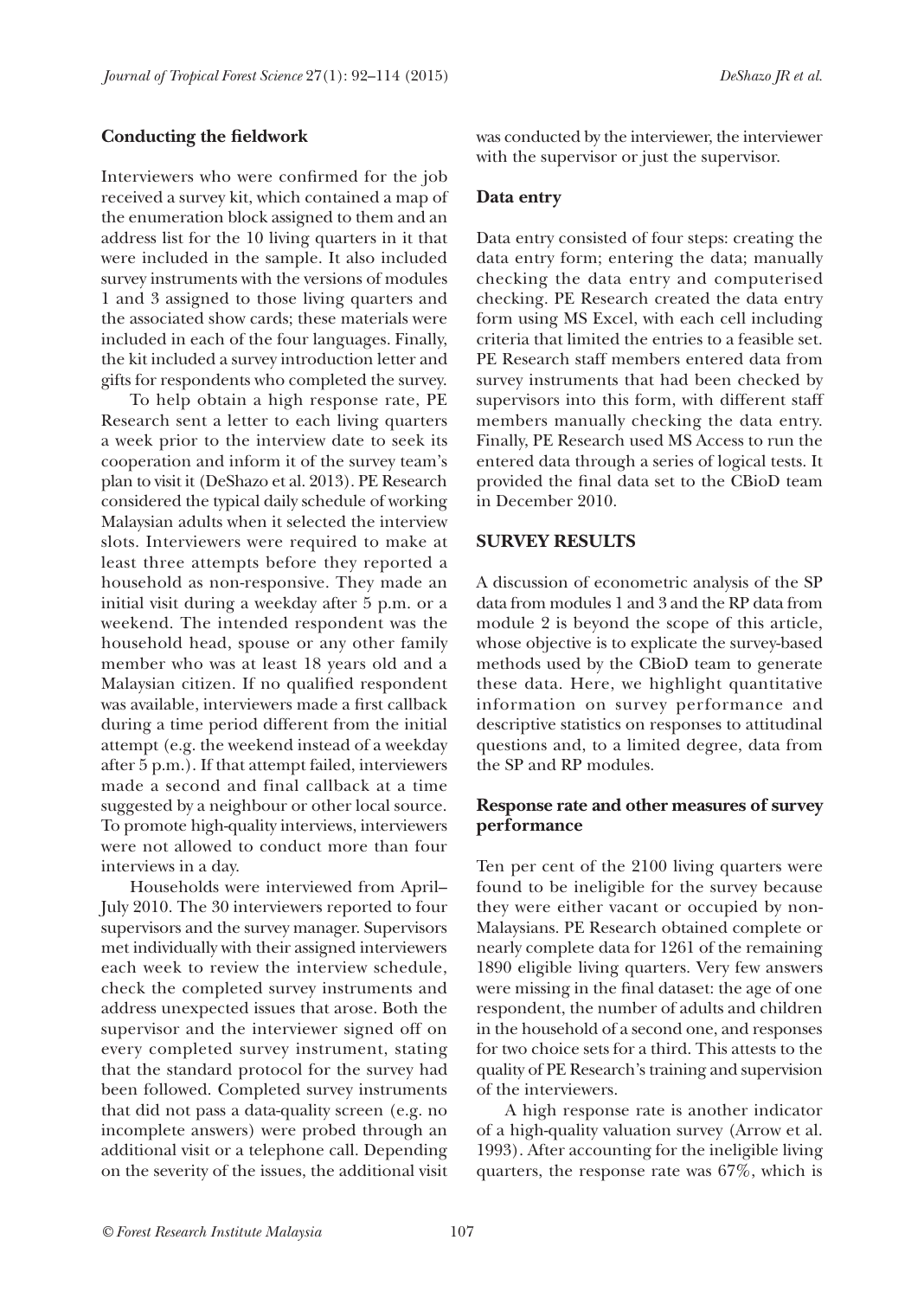high for an in-person survey. The Exxon Valdez CV study achieved a 75% response rate (Mitchell 2002), but response rates for in-person surveys in the US have experienced declines since then (Groves 2006). Subsample response rates were 79% for rural Selangor, 72% for urban Selangor and 49% for Kuala Lumpur. Slightly more than two-thirds of the respondents were interviewed on the first attempt (69%), 21% on the second attempt and 10% on the third attempt. Median interview length was 35 min.

# **Environmental attitudes and nature-based recreation in the Selangor region**

Obtaining population-level estimates of mean responses to the attitudinal questions for the Selangor region requires correcting for stratification, clustering and differences in response rates across strata (Kish 1965, Heeringa et al. 2010). Table 1 shows means and 95% confidence intervals (CIs) for responses corrected in these ways. The CIs are all fairly narrow, indicating that the means are estimated quite precisely.

Nearly 90% of adults considered themselves to be environmentalists, with about 40% considering themselves to be strong environmentalists. This question was asked in module 4, however, so the responses could have been affected by information presented in modules 1–3. Evidence of strong environmental preferences is perhaps more reliably signalled by responses to a question from module 1 that was asked before any of the choice sets, which indicated that nearly 75% of adults believed the Malaysian government should place higher priority on environmental protection than economic development. Consistent with this, very few adults thought the government was spending too much money on environmental protection (a question from module 4); more than 40% thought it was spending too little. This might help explain why about a third of respondents felt the government was not spending money efficiently and in ways that benefited the public.

Adults in the Selangor region recognised that forests provide multiple goods and services. About two-thirds thought that the timber industry was very important or important to the Malaysian economy (a question from module 1, before

the choice sets). At the same time, results from module 2 indicate that forests and other natural places were important recreation sites for Malaysian households. About 60% of households had made a trip to at least one such site in Peninsular Malaysia during the last 12 months. About a third had visited a site in the Selangor region and nearly half had visited sites in other states in the peninsula.

# **Features of new forest park plans selected by respondents**

Table 2 presents summary statistics from module 3 for the sample of respondents (not populationlevel estimates for the Selangor region). For the eight non-fee attributes of the new forest park, Table 2 shows the prevalence of the attribute levels across the park plans selected by the respondents. For example, for the first attribute in the table, nearly half of the plans selected by respondents (49.4%) included drinking water and toilets; respondents were much less likely to select plans that did not include this attribute (only 27.7% of the selected plans). The two percentages for this attribute and the other seven do not add to 100% because respondents selected the 'neither plan' option in 22.8% of the cases.

The difference in percentages between the two levels of each attribute provides a crude indicator of the strength of respondents' preferences for one level over the other. It is crude because it does not control for variation in the levels of the other attributes, as an econometric model would do. Yet, it is informative because the design of the DCEs randomly varies the levels of the attributes. The difference in percentages for a given attribute should thus be relatively free of confounding by other attributes.

Table 2 lists the attributes from the largest difference in percentages to the smallest. Respondents cared most about a built feature of the park: the presence of drinking water and toilets. After that, they cared most about three natural features: frequent sighting of wildlife or birds, easy access to a stream or small waterfall and litter not being noticeable. The differences were near zero for the last three attributes: picnic tables and grills, paved trails and crowdedness. These patterns suggest that respondents were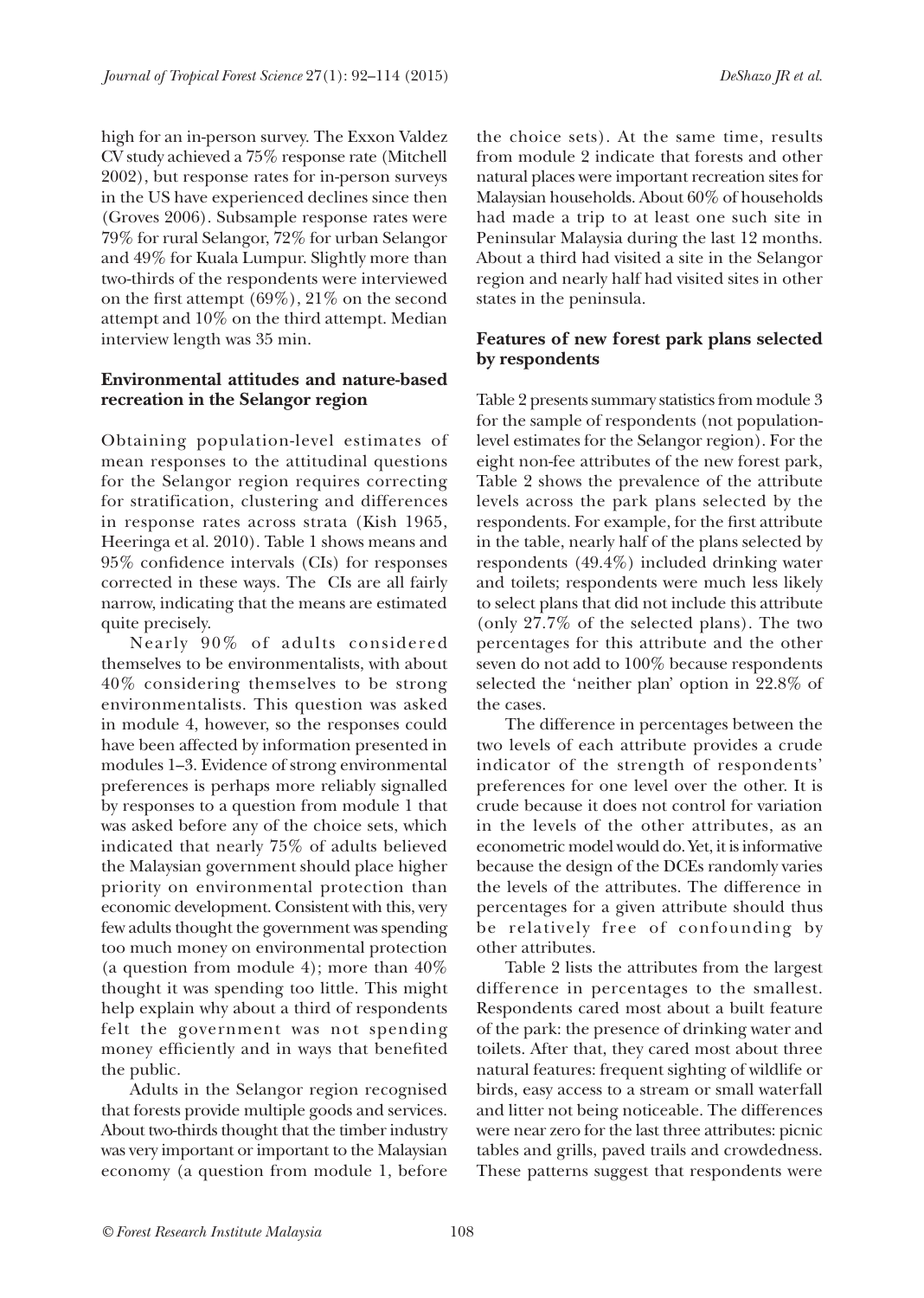$\overline{\phantom{0}}$ 

| Question/Response                                                                                                                                                                                                      | Mean $(\%)$          | 95% confidence interval                        |
|------------------------------------------------------------------------------------------------------------------------------------------------------------------------------------------------------------------------|----------------------|------------------------------------------------|
| Do you consider yourself to be an environmentalist?                                                                                                                                                                    |                      |                                                |
| Yes, strongly                                                                                                                                                                                                          | 39.5                 | 34.7–44.3                                      |
| Yes, somewhat                                                                                                                                                                                                          | 48.4                 | $43.6 - 53.1$                                  |
| No                                                                                                                                                                                                                     | 3.6                  | $2.3 - 4.9$                                    |
| Not sure                                                                                                                                                                                                               | 8.5                  | $5.3 - 11.7$                                   |
| Do you think the Government of Malaysia should place higher priority<br>on economic development or protecting the environment?<br>Environmental protection                                                             | 73.8                 | $70.0 - 77.6$                                  |
| Economic development                                                                                                                                                                                                   | 26.2                 | $22.4 - 30.0$                                  |
| With regard to environmental protection, do you think the government<br>is currently spending too much money, too little money, or about the<br>right amount of money?<br>Too little money<br>Right amount<br>Too much | 44.3<br>44.0<br>11.7 | $40.5 - 48.1$<br>$40.2 - 47.7$<br>$9.4 - 14.0$ |
| Indicate your level of agreement with the statement, "The government<br>generally spends money efficiently and in ways that benefit the public."                                                                       |                      |                                                |
| Strongly agree                                                                                                                                                                                                         | 15.8                 | $12.6 - 19.0$                                  |
| Somewhat agree                                                                                                                                                                                                         | 43.1                 | $38.6 - 47.7$                                  |
| Somewhat disagree                                                                                                                                                                                                      | 25.6                 | $21.7 - 29.5$                                  |
| Strongly disagree                                                                                                                                                                                                      | 8.5                  | $6.1 - 10.9$                                   |
| Not sure                                                                                                                                                                                                               | 6.9                  | $4.3 - 9.6$                                    |
| How important do you think the timber industry is to Malaysia's overall<br>economy?                                                                                                                                    |                      |                                                |
| Very important                                                                                                                                                                                                         | 21.8                 | $16.9 - 26.6$                                  |
| Important                                                                                                                                                                                                              | 45.5                 | $40.7 - 50.2$                                  |
| Somewhat important                                                                                                                                                                                                     | 26.0                 | $22.2 - 29.9$                                  |
| Not important                                                                                                                                                                                                          | 6.8                  | $4.7 - 8.8$                                    |
| Did your household make any trips to natural recreation sites during<br>the last 12 months?                                                                                                                            |                      |                                                |
| Yes (all sites in Peninsular)                                                                                                                                                                                          | 60.7                 | 56.8-64.6                                      |
| Yes (only sites in Selangor/Kuala Lumpur)                                                                                                                                                                              | 32.2                 | $28.9 - 35.4$                                  |
| Yes (only sites in other states)                                                                                                                                                                                       | 46.8                 | 42.7-50.9                                      |

**Table 1** Estimated shares of households in the Selangor region (Selangor and Kuala Lumpur combined) with particular environmental perceptions and behaviours

split between two types of park users: those who favoured a more natural recreational experience (fewer built features, more solitude) and those who favoured a less natural one (more built features, less solitude).

# **WTP for protection of Belum–Temengor against logging and poaching**

Responses to a question at the start of module 1 revealed that only 34% of adults in the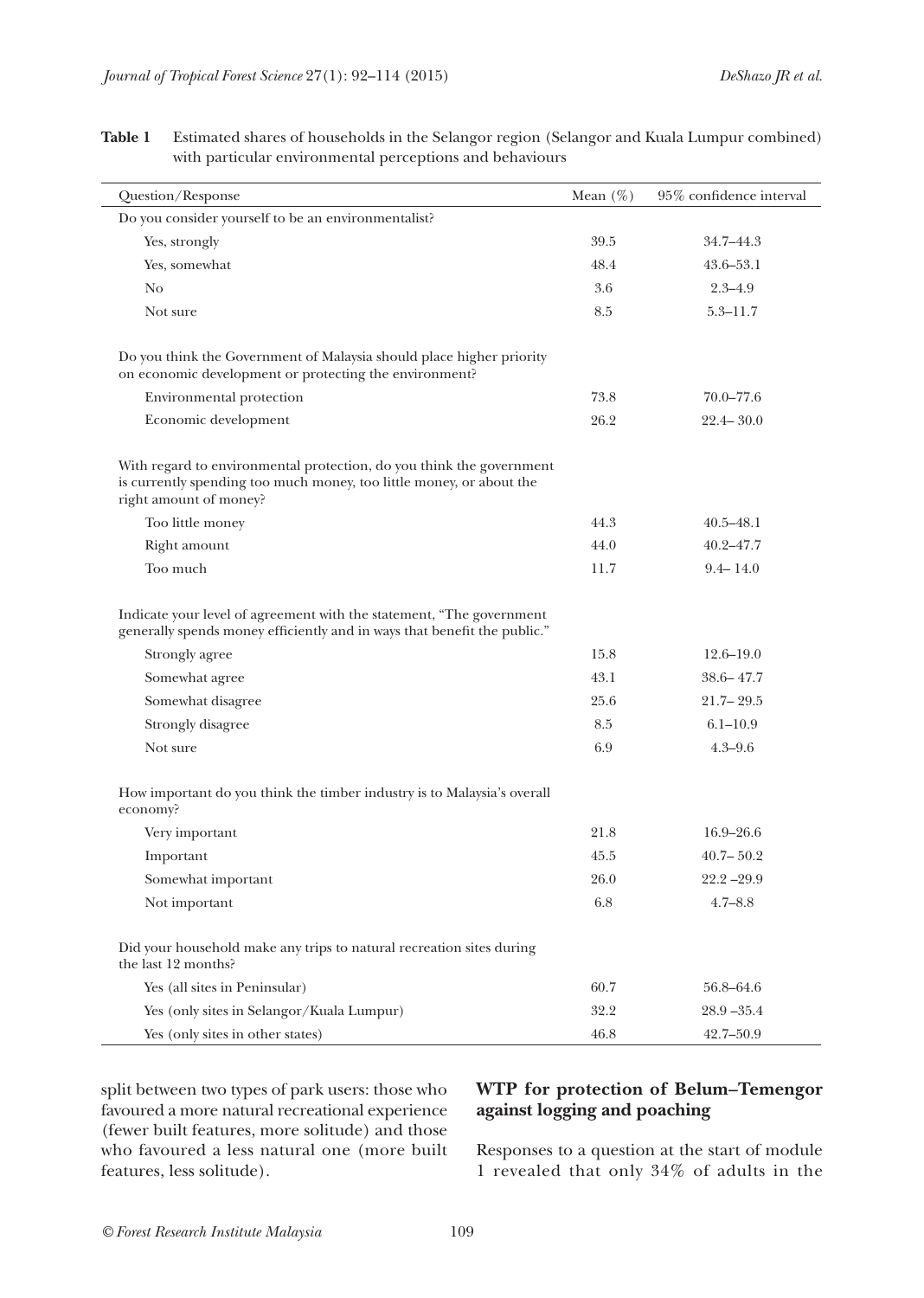| Attribute                              | Level             | Share    |
|----------------------------------------|-------------------|----------|
| Drinking water and toilets             | Present           | 49.4%    |
|                                        | Absent            | 27.7%    |
|                                        | Difference        | 21.7%    |
|                                        |                   |          |
| Likelihood of seeing wildlife or birds | Frequently seen   | 43.4%    |
|                                        | Rarely seen       | 33.8%    |
|                                        | Difference        | 9.6%     |
|                                        |                   |          |
| Access to a stream or small waterfall  | Easily accessible | 43.0%    |
|                                        | Not accessible    | 34.2%    |
|                                        | <b>Difference</b> | 8.8%     |
|                                        |                   |          |
| Litter                                 | Not noticeable    | 42.7%    |
|                                        | Noticeable        | $34.5\%$ |
|                                        | Difference        | 8.2%     |
|                                        |                   |          |
| Visitor information                    | Present           | 41.2%    |
|                                        | Absent            | $36.0\%$ |
|                                        | Difference        | $5.3\%$  |
|                                        |                   |          |
| Picnic tables and grills               | Present           | 39.8%    |
|                                        | Absent            | 37.4%    |
|                                        | Difference        | 2.4%     |
|                                        |                   |          |
| Walking trails                         | Paved             | 39.5%    |
|                                        | Dirt/Gravel       | 37.7%    |
|                                        | Difference        | 1.7%     |
|                                        |                   |          |
| Level of crowdedness                   | Crowded           | $38.9\%$ |
|                                        | Few people        | 38.3%    |
|                                        | Difference        | $0.6\%$  |

| Table 2 | Characteristics of plans for new forest parks selected by respondents in |
|---------|--------------------------------------------------------------------------|
|         | module 3                                                                 |

Shares add to 77.2% for each attribute because respondents chose neither of the proposed forest plans in 22.8% of the choice sets presented to them

Selangor region had heard of Belum–Temengor (95% CI =  $30-38%$ ). This underscores the importance of the CBioD team's effort to convey information about it in the module.

Vincent et al. (2014) presented results from an initial econometric analysis of the module 1 DCEs. They reported that mean household WTP was significantly greater than zero for both types of protection: expressed as monthly payments to protect 100,000 ha, USD1.08 (95% CI =

USD0.95–1.20) for logging protection and USD0.71 (95% CI = USD0.66–0.78) for poaching protection. These amounts were equivalent to about 0.1% of mean monthly household income. The greater WTP for logging protection might reflect the bundling of two benefits from that form of protection (reduced extinctions and fewer floods) compared with just a single benefit from poaching protection (reduced extinctions), although this explanation is not certain because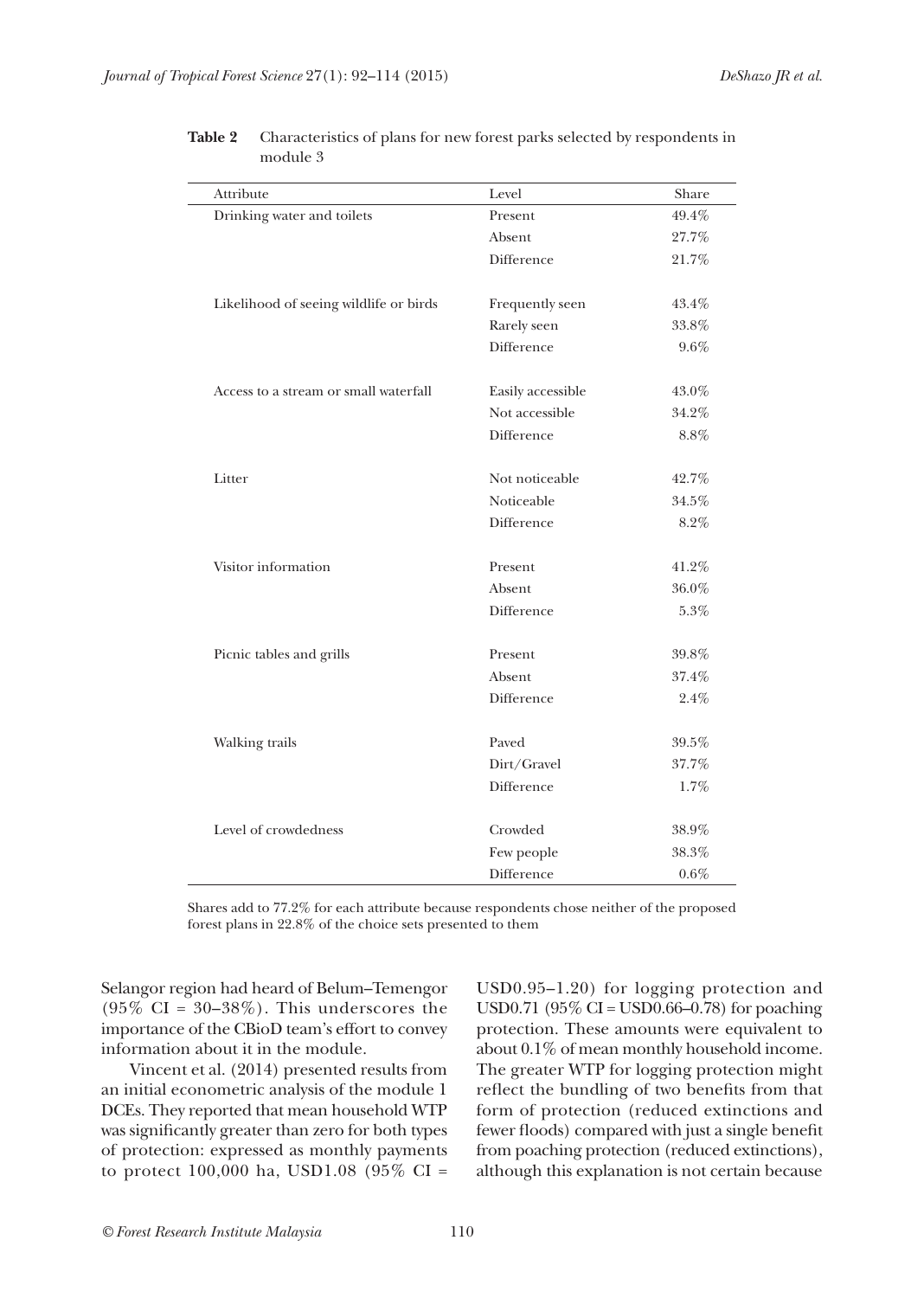the groups of species subject to the two threats differed. Incremental WTP declined as more of the forest was protected against a given threat, which is consistent with theory (diminishing marginal utility). As evidence of the importance of allowing for interaction effects in forest-related DCEs (Riera et al. 2012), households were willing to pay a premium for plans that protected against both threats instead of just one.

Riera et al. (2012) advocated checking the theoretical validity of SP forest valuation studies by testing the effect of income on WTP, with the effect expected to be positive and significant. Vincent et al. (2014) found that income significantly increased WTP for households with monthly incomes above USD2329 (in per capita terms, USD6223 per year). A 1% increase in income above this threshold was associated with 0.26 and 0.27% increases in WTP for protection against logging and poaching respectively. This positive but less-than-proportional relationship mirrors results from meta-analyses of conservation valuation studies (Jacobsen & Hanley 2009, Lindhjem & Tuan 2012).

### **DISCUSSION**

The CBioD survey was more complicated than most forest valuation surveys in tropical countries, involving three distinct valuation modules with two of them based on DCEs. From a sampling standpoint, it was also larger and more population-representative than the norm, as it sampled both rural and urban households. The CBioD team's ability to develop and implement such a complicated survey was aided by several factors. The five-year GEF grant gave the team ample time to develop the survey instrument and design the DCEs and sampling plans. The team benefited from the expertise of the Peninsular Malaysia Forestry Department, the Department of Wildlife and National Parks, the Malaysian Nature Society and WWF Malaysia on the forestry policy issues being studied. It similarly benefited from Malaysia's Department of Statistics having the expertise and population database to draw a survey sample according to its specifications. Implementation of the sampling plan and DCEs was greatly facilitated by Malaysia having highly experienced survey research firms, including ones with prior experience with valuation studies. We hope that these advantages do not preclude

this article from being useful to researchers who are planning forest valuation surveys in tropical countries where conditions are less propitious than in Malaysia.

The high response rate for the CBioD survey, small number of missing answers, internal consistency of answers to the attitudinal questions and theoretical consistency of the module 1 results all suggest that the survey was successfully implemented. With the benefit of hindsight, however, several changes that may have improved the survey are apparent. More attitudinal questions could have been asked before the extended narrative and DCEs in module 1 to provide a larger set of exogenous variables for modelling heterogeneity in tastes in all three valuation modules. Questions could have been added after the module 1 DCEs to confirm respondents' understanding that extinctions referred to Belum–Temengor (not all Malaysia) and that the surcharge to protect it was indefinite (they could have been asked how long they expected to pay it). Other questions at that point could have probed the motivations for their choices such as their expectations about future use of Belum–Temengor as a recreational site or water source and their perceptions of the relative importance of species preservation and flood mitigation, which were aggregated in the WTP measure for protection against logging. Although the survey was already complex, one or more split-sample tests of selected features of module 1 perhaps could have been included such as tests of alternative payment vehicles, variation in the number or type of species depicted as being at risk of extinction and the effects of the script that encouraged respondents to answer truthfully.

Increasing the number of choice sets in modules 1 and 3 would have made estimates at the individual level more precise; recent research suggests that data quality would not have deteriorated even if the number had been doubled (Louviere et al. 2013). Also in module 3, a screening question could have been added to divert respondents with no interest in a new park from answering the choice questions in that module. In module 4, more information on income and income-related variables could have been collected to allow the calculation of discretionary income, which is probably a better predictor of WTP than gross income.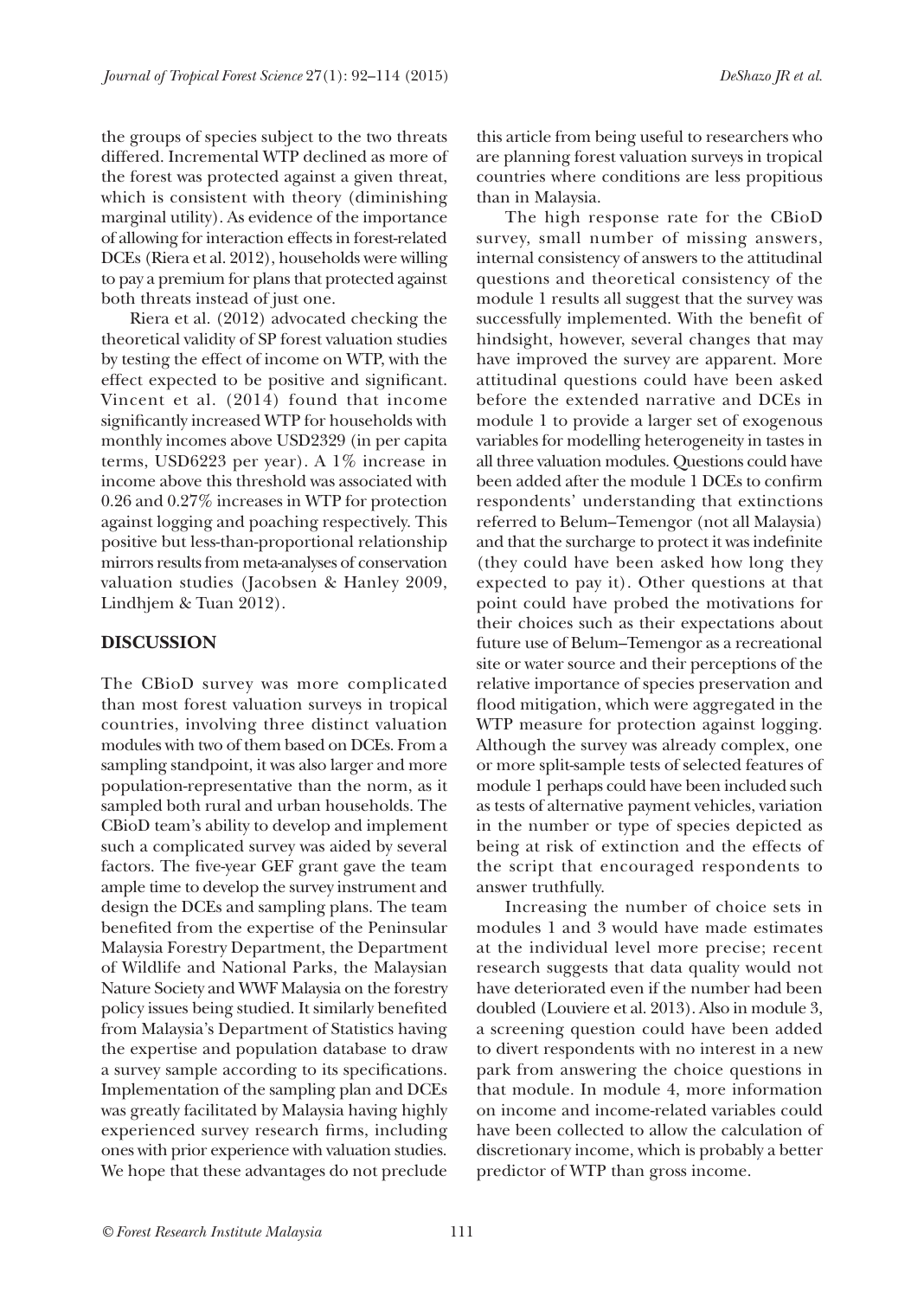Last are two sampling issues. First, although some information was collected on nonresponsive households, additional information might have helped explain the lower response rate for Kuala Lumpur, which is similar to the rates experienced recently in the US. Second, the great effort expended to survey both rural and urban households might not have been necessary after all, at least for valuing Belum– Temengor: Vincent et al. (2014) found that stratum did not significantly affect WTP for protection against either logging or poaching after controlling for income and other household characteristics.

#### **ACKNOWLEDGEMENTS**

This study was funded by the Global Environment Facility (United Nations Development Programme, MAL/04/G31) and the Government of Malaysia (Ministry of Natural Resources and Environment, Forest Research Institute Malaysia). The authors thank the Malaysian Department of Statistics and the Forestry Department Peninsular Malaysia for their cooperation; I Shamsudin, WC Woon, HF Lim, LY Poh, G Ng, M Potts, S Carson, G Pierce and J Bennett for their advice and support; and J Louviere for contributing to the design of the discrete choice experiments.

#### **REFERENCES**

- Adams C, Seroa Da Motta R, Arigoni Ortiz R, Reid J, Aznar CE & de Almeida Sinisgalli PA. 2008. The use of contingent valuation for evaluating protected areas in the developing world. *Ecological Economics* 66: 359–370.
- Alila Y, Kuras PK, Schnorbus M & Hudson R. 2009. Forests and floods. *Water Resources Research* 45. doi: 10.1029/2008WR007207.
- Arrow K, Solow R, Portney PR, Leamer EE, Radner R & Schuman H. 1993. Report of the NOAA panel on contingent valuation. *Federal Register* 58: 4601–4614.
- BATEMAN IJ ET AL. 2002. *Economic Valuation With Stated Preference Techniques*. Edward Elgar, Northampton.
- BENNETT J & BIROL E (EDS). 2010. *Choice Experiments in Developing Countries: Implementation, Challenges and Policy Implications*. Edward Elgar, Cheltenham.
- BRUIJNZEEL LA. 2004. Hydrological functions of tropical forests. *Agriculture, Ecosystems and Environment* 104: 185–228.
- Bruine de Bruin W & Keren G. 2003. Order effects on judgments in sequentially judged options due to the direction of comparison. *Organizational Behavior and Human Decision Processes* 92: 91–101.
- Carson RT. 2012. *Contingent Valuation: A Comprehensive Bibliography and History*. Edward Elgar, Cheltenham.
- Carson RT & Czajkowski M. 2014. The discrete choice experiment approach to contingent valuation. In Hess S & Daly A (eds) *Handbook of Choice Modelling*. Edward Elgar, Northampton.
- Carson RT & Groves T. 2007. Information and incentive properties of preference questions. *Environmental and Resource Economics* 37: 181–210.
- Chase LC, Lee DR, Schulze WD & Anderson DJ. 1998. Ecotourism demand and differential pricing of national park access in Costa Rica. *Land Economics*  $74.466 - 489$
- Christie M, Hanley N & Hynes S. 2007. Valuing enhancements to forest recreation using choice experiment and contingent behaviour methods. *Journal of Forest Economics* 13: 75–102.
- Conrad F, Blair J & Tracy E. 1999. *Verbal Reports are Data Too!: A Theoretical Approach to Cognitive Interviews*. University of Maryland, Baltimore.
- Curran LM, Trigg SN, McDonald AK, Astiani D, Hardiono YM, Siregar P, Caniago I & Kasischke E. 2004. Lowland forest loss in protected areas of Indonesian Borneo. *Science* 303: 1000–1003.
- DeShazo JR. 2001a. Linking growth in tourism with the conservation of protected areas. In Panayotou T (ed) *Environment for Growth*. Harvard University Press, Cambridge.
- DeShazo JR. 2001b. Travel patterns of domestic and international tourists in Central America. In Panayotou T (ed) *Environment for Growth*. Harvard University Press, Cambridge.
- DeShazo JR. 2001c. The demand for types of recreational sites in Central America. In Panayotou T (ed) *Environment for Growth*. Harvard University Press, Cambridge.
- DeShazo JR, Carson RT, Schwabe KA, Vincent JR, Ahmad I, Chong SK & Chang YT. 2013. Survey instrument and related documents for CBioD household survey. http://econ.ucsd.edu/~rcarson/papers/Malaysia\_ SurveyInstrument.pdf.
- DeShazo JR & Fermo G. 2002. Designing choice sets for stated preference methods. *Journal of Environmental Economics and Management* 44: 123–143.
- FAO & CIFOR. 2005. *Forests and Floods.* Food and Agriculture Organization of the United Nations, Rome.
- Ferraro PJ, Lawlor K, Mullan KL & Pattanayak SK. 2012. Forest figures. *Review of Environmental Economics and Policy* 6: 20–44.
- Freeman AM, Herriges JA & Kling CL. 2014. *The Measurement of Environmental and Resource Values*. RFF Press, Washington DC.
- GIBSON ET AL. 2011. Primary forests are irreplaceable for sustaining tropical biodiversity. *Nature* 478: 378–381.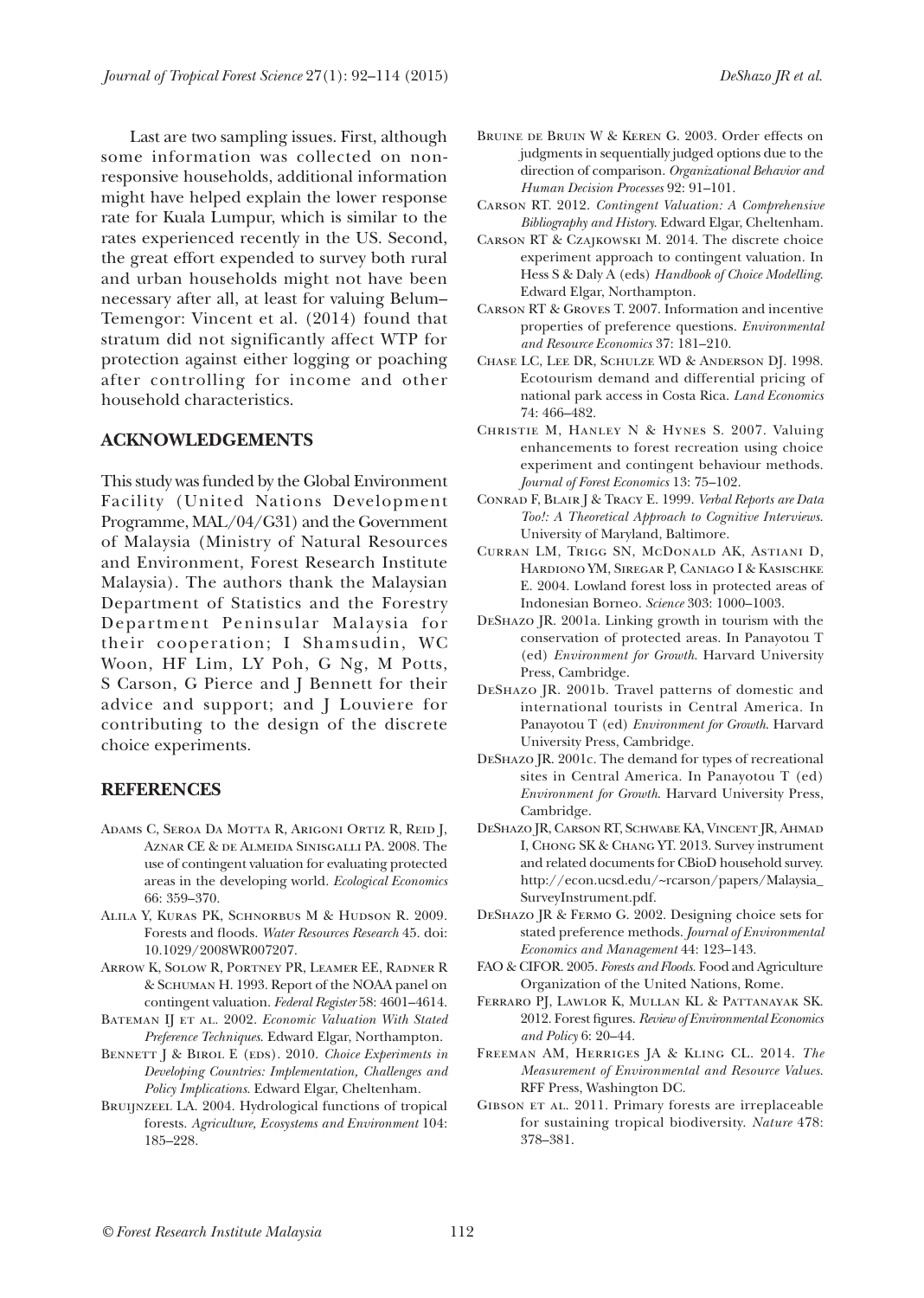- GLOVER D (ED). 2008. *Willingness to Pay for the Conservation of Endangered Species in Four Asian Countries*. Economy and Environment Program for Southeast Asia, International Development Research Centre, Singapore.
- Groves RM. 2006. Nonresponse rates and nonresponse bias in household surveys. *Public Opinion Quarterly*  70: 646–675.
- Heeringa SG, West BT & Berglund PA. 2010. *Applied Survey Data Analysis*. Chapman and Hall/CRC Press, Boca Raton.
- Holmes TP & Boyle KJ. 2003. Stated preference methods for valuation of forest attributes. Pp 321–340 in Sills EO & Abt KL (eds) *Forests in a Market Economy*. Kluwer Publishers, Dordrecht.
- Jacobsen JB & Hanley N. 2009. Are there income effects on global willingness to pay for biodiversity conservation? *Environmental and Resource Economics* 43: 137–160.
- Kish L. 1965. *Survey Sampling*. John Wiley, New York.
- Kling CL, Phaneuf DJ & Zhao J. 2012. From Exxon to BP. *Journal of Economic Perspectives* 26: 3–26.
- Koh LP, Lee TM, Sodhi NS & Ghazoul J. 2010. An overhaul of the species–area approach for predicting biodiversity loss. *Journal of Applied Ecology* 47: 1063–1070.
- Krueger RA & Casey MA. 2000. *Focus Groups*. Third edition. Sage Publications, Thousand Oaks.
- KUMAR P (ED). 2012. *The Economics of Ecosystems and Biodiversity: Ecological and Economic Foundations*. Routledge, London.
- Kumari K. 1995. *An Environmental and Economic Assessment of Forest Management Options*. Environmental Department Paper No. 26. World Bank, Washington DC.
- LEONG PC, ZAKARIA M & MOHD. A. 2005. Contingent valuation of a Malaysian highland forest. *Journal of Applied Sciences* 5: 916–919.
- Lindhjem H & Tuan TH. 2012. Valuation of species and nature conservation in Asia and Oceania. *Environmental Economics and Policy Studies* 14: 1–22.
- Louviere JJ, Carson RT, Burgess L, Street D & Marley AAJ. 2013. Sequential preference questions factors influencing completion rates and response times using an online panel. *Journal of Choice Modelling* 8: 19-31. LOUVIERE *JJ*, HENSHER DA & SWAIT *JD*. 2000. *Stated Choice Methods*. Cambridge University Press, Cambridge.
- Louviere JJ, Hensher DA & Swait JD. 2000. *Stated Choice Methods*. Cambridge University Press, Cambridge.
- Meijaard E & Sheil D. 2007. A logged forest in Borneo is better than none at all. *Nature* 446: 974.
- Mercer E, Kramer R & Sharma N. 1995. Rain forest tourism. *Journal of Forest Economics* 1: 239–269.
- MITCHELL RC. 2002. On designing constructed markets in valuation surveys. *Environmental and Resource Economics* 22: 297–321.
- Mitchell RC & Carson RT. 1989. *Using Surveys to Value Public Goods*. RFF Press, Washington DC.
- Morgan DL. 1997. *Focus Groups as Qualitative Research*. Second edition. Sage Publications, Thousand Oaks.
- Moulton B. 1986. Random group effects and the precision of regression estimates. *Journal of Econometrics* 32: 385–397.
- NAIDOO R & ADAMOWICZ WL. 2005. Biodiversity and nature-based tourism at forest reserves in Uganda. *Environment and Development Economics* 10: 159–178.
- Navrud S & Mungatana ED. 1994. Environmental valuation in developing countries. *Ecological Economics* 11: 135–151.
- OTHMAN J, BENNETT J & BLAMEY R. 2004. Environmental values and resource management options. *Environment and Development Economics* 9: 803–824.
- Parsons GR. 2003. The travel cost model. Pp 269–330 in Champ PA, Boyle KJ & Brown TC (eds) *A Primer on Nonmarket Valuation*. Kluwer Publishers, Dordrecht.
- Pek CK, Tee CH & Ng PY. 2010. *A Contingent Valuation Estimation of Hill Recreational and Services Values in Malaysia.* Munich Personal RePEc Archive Paper No. 23125. Munich University Library, Munich.
- PERFECTO I & VANDERMEER J. 2010. The agroecological matrix as alternative to the land- sparing/agriculture intensification model. *Proceedings of the National Academy of Sciences USA* 107: 5786–5791.
- PHANEUF DJ & SMITH VK. 2005. Recreation demand models. Pp 672–761 in Mäler KG & Vincent JR (eds) *Handbook of Environmental Economics, Volume 2: Valuing Environmental Changes*. North-Holland, Amsterdam.
- RAMAGE BS ET AL. 2013. Pseudoreplication in tropical forests and the resulting effects on biodiversity conservation. *Conservation Biology* 27: 364–372.
- Redford KH .1992. The empty forest. *Bioscience* 42: 412–422.
- RIERA P ET AL. 2012. Non-market valuation of forest goods and services. *Journal of Forest Economics* 18: 259–270.
- ROBINSON JG & BENNETT EL. 2000. *Hunting for Sustainability in Tropical Forests*. Columbia University Press, New York.
- ROLFE J, BENNETT J & LOUVIERE J. 2000. Choice modelling and its potential application to tropical rainforest preservation. *Ecological Economics* 35: 289–302.
- SITZIA J & WOOD N. 1998. Response rate in patient satisfaction research. *International Journal for Quality in Health Care* 10: 311–317.
- Stopher P. 2012. *Collecting, Managing, and Assessing Data Using Sample Surveys.* John Wiley, New York.
- TALHA R, NAIR P & ISMAIL M. 2009. Population and Housing Census Malaysia 2010: Development in technology and approach. http://www.statistics.gov.my/portal/ images/stories/files/journal/2.2009/Population\_ and\_Housing\_Census\_Malaysia\_2010.pdf.
- Taylor L, Boyle K & Morrison M. 2005. *Experimental Tests of Provision Rules in Choice Scenarios*. North Carolina State University, Raleigh.
- UBEL PA, RICHARDSON J & BARON J. 2002. Exploring the role of order effects in person trade-off elicitations. *Health Policy* 2: 189–199.